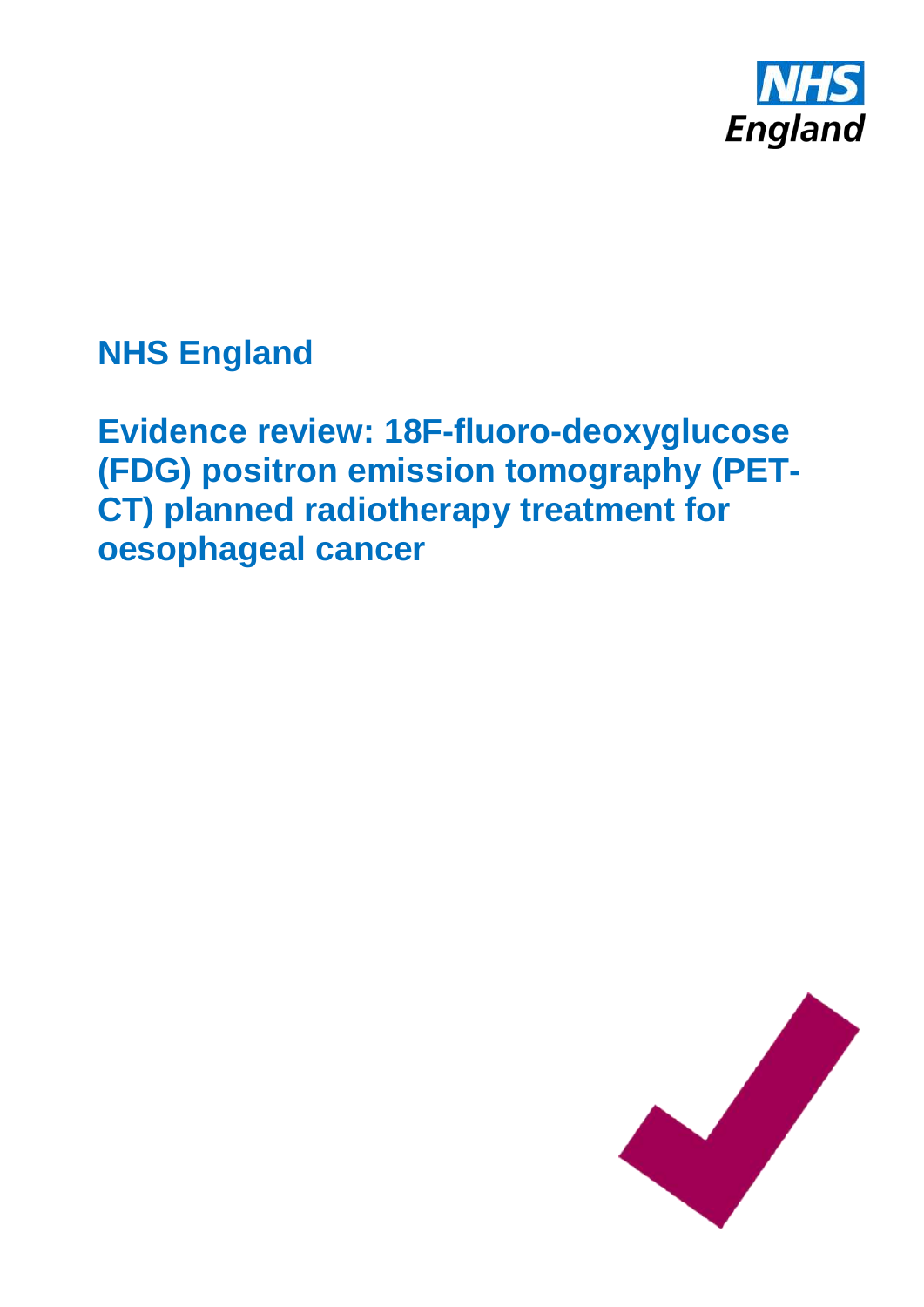# **NHS England**

# **Evidence review: 18F-fluoro-deoxyglucose (FDG) positron emission tomography) PET-CT) planned radiotherapy treatment for oesophageal cancer**

| First published: | May 2018 |
|------------------|----------|
|------------------|----------|

Updated: Not applicable

Prepared by: Solutions for Public Health (SPH) on behalf of NHS England Specialised Commissioning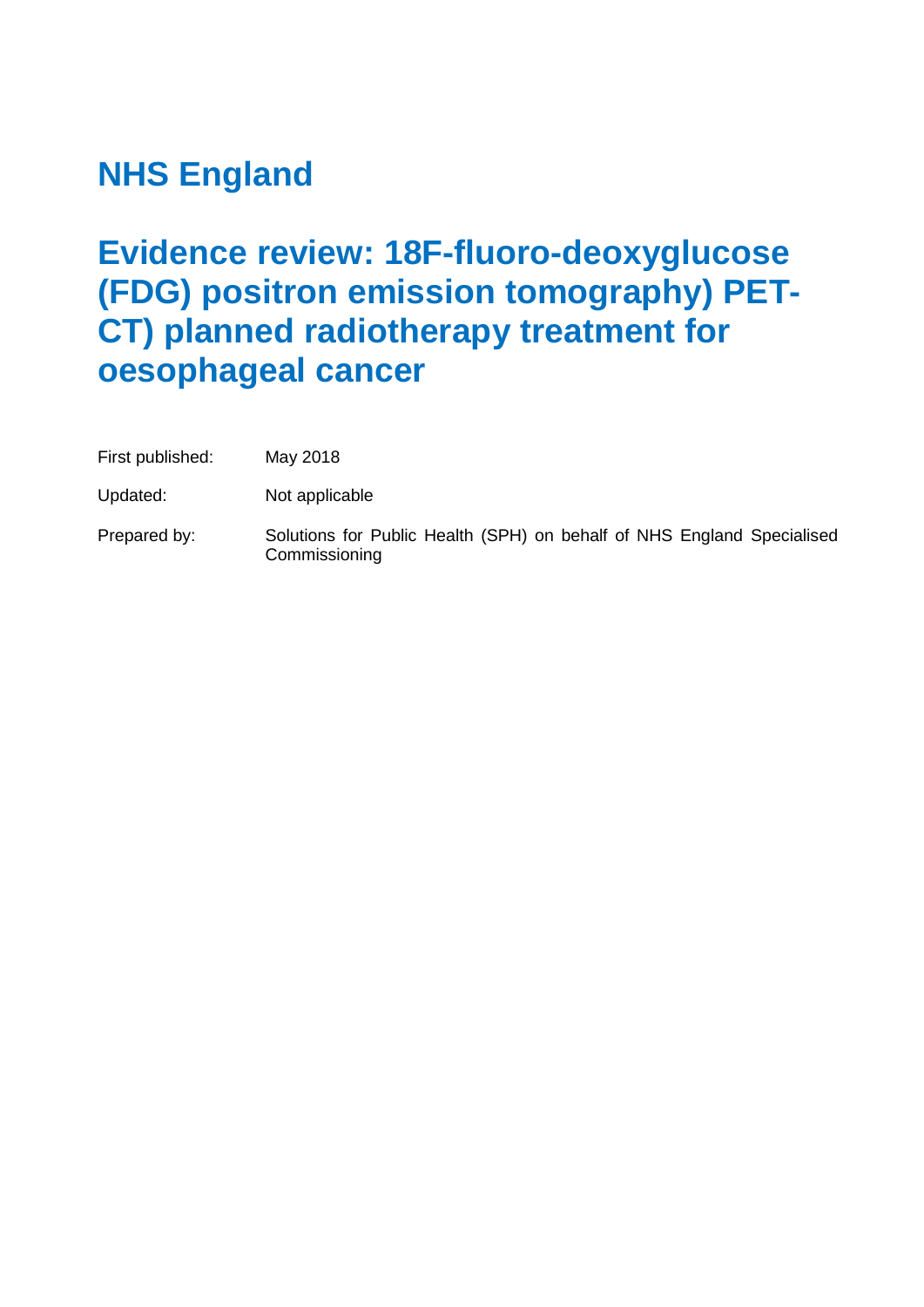# **Contents**

| $\mathbf{1}$   |  |
|----------------|--|
| $\overline{2}$ |  |
| 3              |  |
| $\overline{4}$ |  |
| 5              |  |
| 6              |  |
| $\overline{7}$ |  |
| 8              |  |
| 9              |  |
| 10             |  |
| 11             |  |
| 12             |  |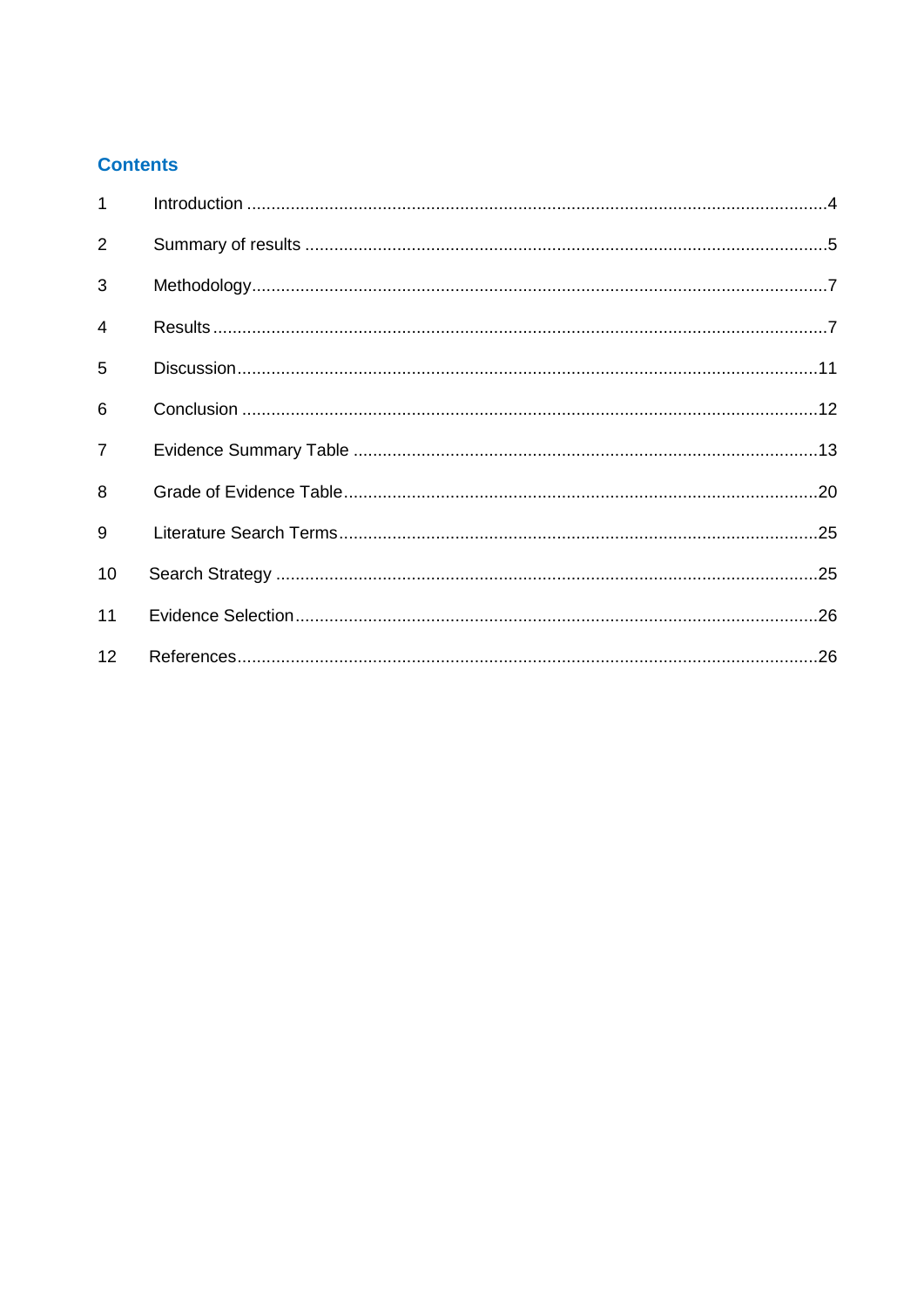# <span id="page-3-0"></span>**1 Introduction**

#### **Introduction**

- Cancer can develop in any part of the oesophagus. Cancers in the upper and middle part of the oesophagus tend to be squamous cell carcinomas, whereas cancers in the lower part of the oesophagus tend to be adenocarcinomas. Gastro-oesophageal junction cancers are found where the lower end of the oesophagus joins the stomach (CRUK 2018a).
- The most common symptoms of oesophageal cancer include dysphagia (difficulty swallowing), persistent indigestion or heartburn, weight loss, pain and persistent cough (CRUK 2018a).
- Surgical resection is the treatment of first choice, but surgery alone generally results in poor loco-regional tumour control and survival (Lu et al 2013).
- Radical radiotherapy, as a neo-adjuvant strategy prior to surgery or as a definitive treatment, could form part of the treatment plan for 40%-50% of oesophageal cancer cases where radical, curative treatment may be possible (NHS England, 2018).
- The accurate delineation and irradiation of the gross tumour volume is key to the successful treatment of oesophageal cancer with radiotherapy (Muijs et al 2010).
- Positron emission tomography computed tomography (PET-CT) using 18F-fluoro-deoxyglucose (FDG) can potentially contribute to the care of people with oesophageal cancer by more accurately determining the extent of the radiotherapy treatment field (NHS England 2018).

#### **Existing guidance from the National Institute of Health and Care Excellence (NICE)**

- NICE have produced guidance on the assessment and management of oesophago-gastric cancer in adults (NICE, 2018).
- The NICE guideline considered the question "what are the optimal staging investigations to determine suitability for curative treatment of oesophageal or gastro-oesophageal junction cancer after diagnosis with endoscopy and whole-body CT scan?" (NICE 2018).
- With regards to FDG PET-CT, NICE concluded that this: "was moderately useful to identify if disease involved regional lymph nodes or not, (N+ or N0 disease), and could also identify the presence or absence of metastases (M+ from M0 disease). F-18 FDG PET-CT would therefore be useful in all people with oesophageal cancer, except those with very early stage disease (T1a) who were unlikely to have nodal or metastatic involvement" (NICE, 2018).
- The NICE guideline did not consider evidence relating to the use of FDG PET-CT in determining the extent of the radiotherapy treatment field.

#### **The indication and epidemiology**

- Oesophageal cancer is the 13<sup>th</sup> most common cancer in the UK with 9,211 new cases in 2015 (CRUK 2018b).
- About 70% of oesophageal cancer cases in England are diagnosed at a late stage (CRUK 2018b). The prognosis for oesophageal cancer remains poor with a five-year survival of 15% and a ten-year survival of 12% (CRUK 2018b).

#### **Standard treatment and pathway of care**

 There is an established role for FDG PET-CT in the staging of disease to accurately determine whether people with oesophageal cancer are suitable for radical treatment with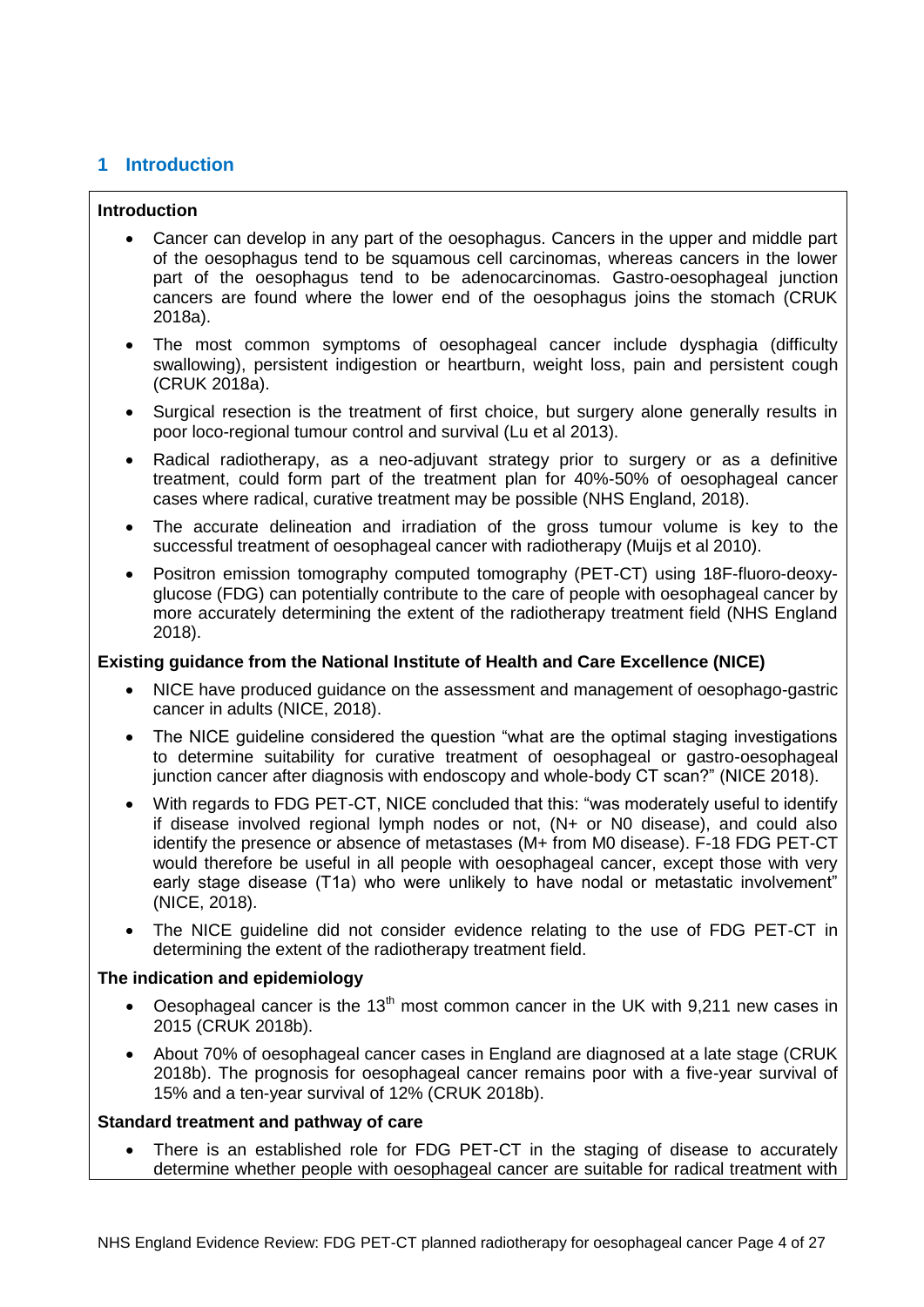curative intent or whether the disease is too advanced for such treatment (NHS England, 2018). This use of FDG PET-CT is recommended by NICE (NICE 2018).

 Accurate determination of the tumour volume is essential to facilitate radical radiotherapy (NHS England 2018). CT scans can be used to define gross tumour volume for radiotherapy, combined with information from other diagnostic processes such as endoscopic ultrasonography (EUS) (Muijs et al 2014). However, the discriminative power of CT is generally poor and it remains difficult to relate EUS information to CT images (Muijs et al 2014).

#### **The intervention (and licensed indication)**

- 18F FDG uses the increased glucose metabolism that occurs during cell reproduction as a measure of tumour cell proliferation (Lu et al 2013).
- Adding the functional information of FDG PET to the anatomical information provided by CT may improve tumour visualisation and therefore tumour delineation (Muijs et al 2010).

### **Rationale for use**

- A second FDG PET-CT scan (after the first staging FDG PET-CT scan) with the patient in treatment position could more accurately determine the extent of the radiotherapy treatment field compared with CT (NHS England 2018).
- A more accurate determination of the radiotherapy treatment field using FDG PET-CT can result in the delivery of a higher dose of radiotherapy to areas that require treatment and reduce radiotherapy dose to adjacent normal structures (NHS England 2018). It is hoped that this will improve outcomes and quality of life by reducing the side effects of treatment (NHS England 2018).
- This review considers whether performing an FDG PET-CT scan with the patient in treatment position as part of oesophageal cancer radiotherapy treatment planning improves treatment safety and increases the chance of cure with fewer side effects compared to radiotherapy without direct FDG PET-CT planning (NHS England 2018).

# <span id="page-4-0"></span>**2 Summary of results**

- No controlled studies matching the PICO inclusion criteria were identified. No evidence was identified comparing the effectiveness of radiotherapy directly planned with FDG PET-CT to radiotherapy without direct FDG PET-CT planning.
- Three prospective uncontrolled studies were included in which patients received an FDG PET-CT scan in the treatment position and outcomes from radiotherapy using the FDG PET-CT treatment plan were reported.

## **Clinical effectiveness**

 Three uncontrolled studies used FDG PET-CT to delineate **gross tumour volume** (GTV). In one study (Ng et al 2017) two potential treatment plans were generated for all patients, one using a CT scan and one an FDG PET-CT scan. Differences between the two treatment plans were reported, based on the assumption that the FDG PET-CT plan represented the true extent of the disease. In most patients the two scanning methods resulted in differences in estimated tumour size and areas identified as requiring treatment, but these differences were not consistent in magnitude or direction. The study did not compare the effectiveness of plans or treatment using different scanning methods. All patients received treatment using the FDG PET-CT treatment plan. In two studies (Yu et al 2015; Lertbutsayanukul et al 2013) the delineation of GTV using FDG PET-CT was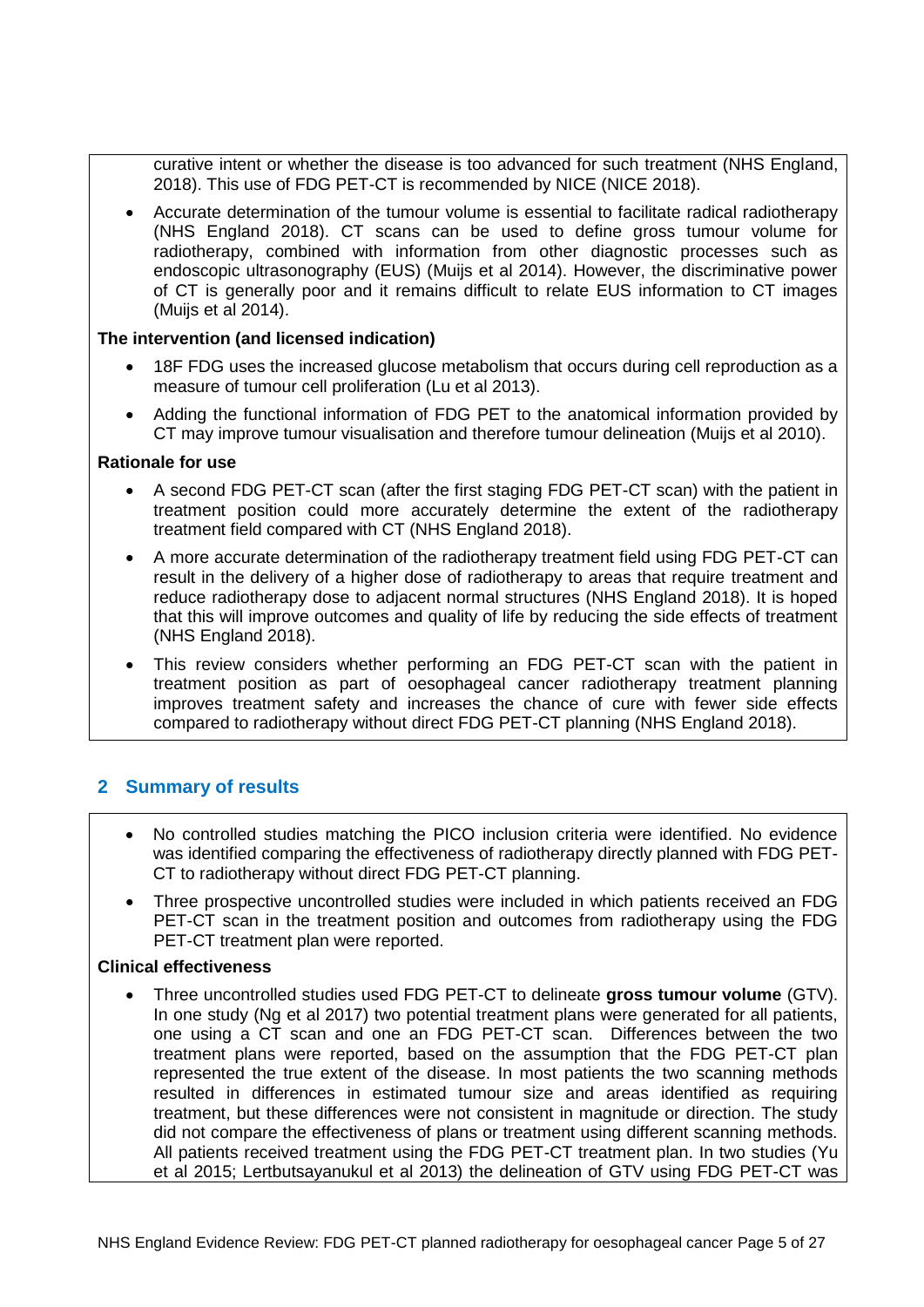used to deliver different levels of radiation dose to different tumour areas (with reduced dose to margins).

- In one study (Ng et al 2017) a clinical complete **response to treatment** was seen in 50% (95%CI 34 to 66) of 36 patients assessed three months after completion of radiotherapy and a partial response in a further 39% (95%CI 25 to 55). In another study (Lertbutsayanukul et al 2013) pathologic response to neo-adjuvant chemotherapy was assessed in seven patients undergoing surgery. A complete response (on histological examination) was seen in 57% of patients and a further 29% had microscopic residual disease.
- In Ng et al (2017) loco-regional **treatment failures** (within the radiation treatment field) were observed in 29% of 38 patients who received radiotherapy (median follow-up four years). Regional failure was observed in one of 14 surviving patients in Lertbutsayanukul et al (2013) (median follow-up 12 months).
- One-year overall **survival** ranged from 69% to 87% in the three studies (Ng et al 2017; Yu et al 2015; Lertbutsayanukul et al 2013). The study with the longest median follow-up (Ng et al 2017) reported four-year overall survival as 37% (95%CI 24 to 57). Ng et al also reported loco-regional failure free survival as 86% (95%CI 75 to 99) at one year and 65% (95%CI 47 to 90) at four years; and relapse free survival<sup>1</sup> as 58% (95%CI 44 to 76) at one year and 30% (95%CI 18 to 49) at four years. In addition Lertbutsayanukul et al (2013) reported one-year event-free survival<sup>2</sup> as 59% and Yu et al (2015) reported one-year progression free survival (not further defined) as 52%.
- In Lertbutsayanukul et al (2013) 15 patients assessed three months after the completion of radiotherapy all had a partial **metabolic response** with a mean maximum standard uptake value<sup>3</sup> reduction of 62% (range 37 to 82).

#### **Safety**

- The most common severe **adverse events** in Lertbutsayanukul et al (2013) were leucopenia<sup>4</sup> (59%) and vomiting (24%), and one patient died from oesophageal fistula 186 days after the first day of radiation. In Yu et al (n=25) severe adverse events occurring during treatment were acute oesophagitis (40%), hematologic toxicity (28%) and nausea and vomiting (24%), and one patient died from oesophageal haemorrhage. The most commonly reported mild to moderate adverse effects were anaemia, platelet decrease, cardiovascular toxicity, dysphagia, pulmonary toxicity, weight loss, vomiting and leucopenia.
- In Lertbutsayanukul et al (2013) the percentage of **normal tissue receiving radiation** was reported: 26% of normal lung tissue received 20Gy; 48% of normal lung tissue received 10Gy; the average maximum dose to the spinal cord was 40.6Gy and the median dose to the heart was 30.8Gy.
- In Yu et al (2015) there was uninterrupted **completion of radiotherapy** for 23 of 25 patients. In two patients radiotherapy was interrupted due to bronchiectasis hemoptysis and cold and fever respectively.

 $\overline{\phantom{a}}$ <sup>1</sup> Measured from the end of radiotherapy to the date of first relapse at any site or date or death for patients that did not relapse

 $2$  Measured from the date of commencing radiotherapy to the date of loco-regional, systemic cancer recurrence or secondary primary cancer. In patients who did not have surgery, event was determined at time to tumour progression or metastases

<sup>&</sup>lt;sup>3</sup> Standard uptake value is the ratio of the image derived radioactivity concentration and the whole body concentration of the injected radioactivity 4

A reduction in the number of white blood cells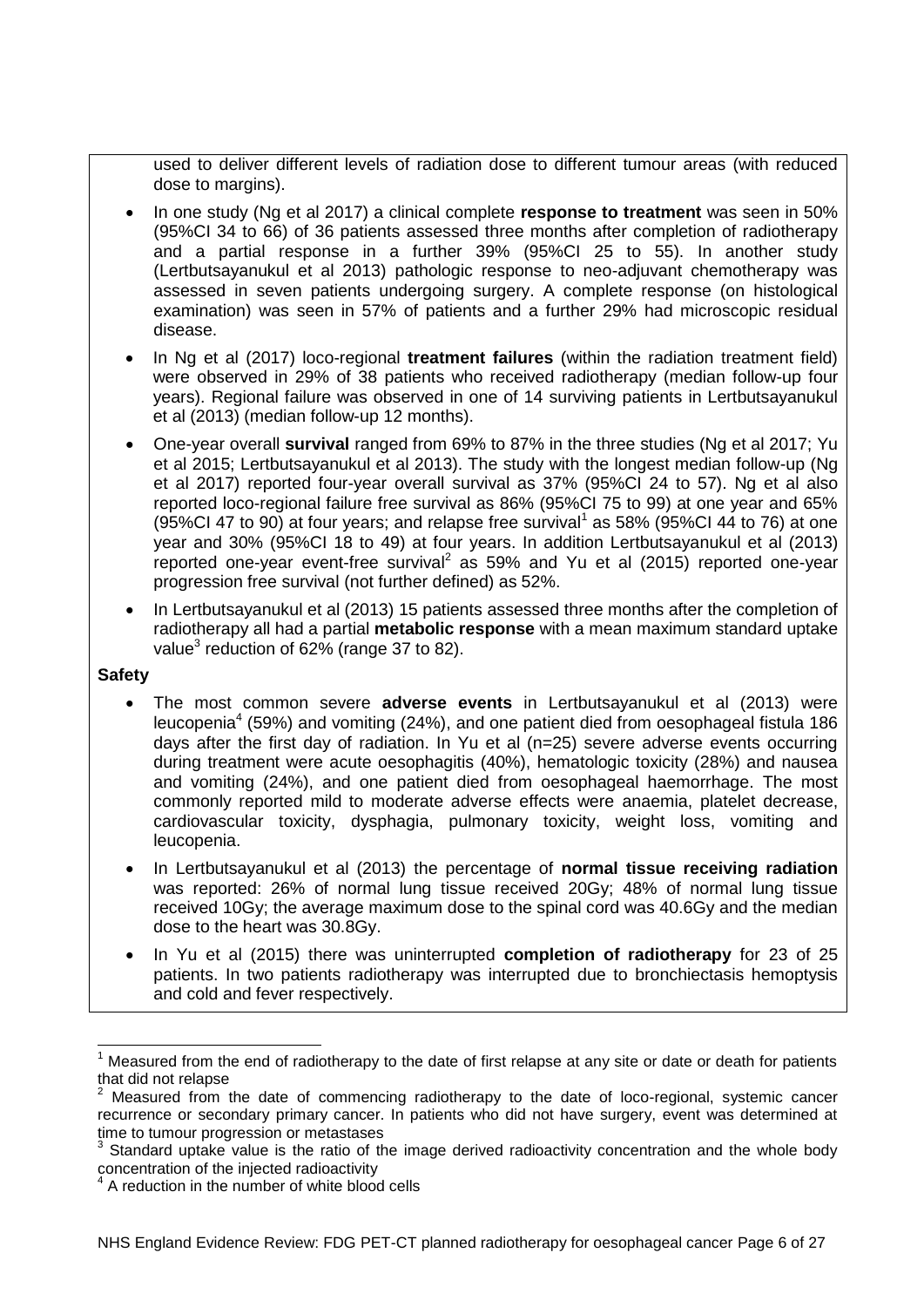#### **Cost-effectiveness**

 No studies assessing the cost or cost-effectiveness of radiotherapy planned with FDG PET-CT or the cost or cost-effectiveness of combined compared to separate staging and planning PET-CT scans were identified.

# <span id="page-6-0"></span>**3 Methodology**

- The methodology to undertake this review is specified by NHS England in their 'Guidance on conducting evidence reviews for Specialised Commissioning Products' (2016).
- A description of the relevant Population, Intervention, Comparison and Outcomes (PICO) to be included in this review was prepared by NHS England's Policy Working Group for the topic (see section 9 for PICO).
- The PICO was used to search for relevant publications in the following sources: PubMed, Embase and Cochrane Library (see section 10 for search strategy).
- The search dates for publications were between  $1<sup>st</sup>$  January 2008 and 20<sup>th</sup> March 2018.
- The titles and abstracts of the results from the literature searches were assessed using the criteria from the PICO. Full text versions of papers which appeared potentially useful were obtained and reviewed to determine whether they were appropriate for inclusion. Papers which matched the PICO were selected for inclusion in this review.
- No controlled studies matching the PICO inclusion criteria were identified. Therefore, three uncontrolled studies were included where patients received radiotherapy planned with FDG PET-CT with the patient in the treatment position and outcomes of radiotherapy using the FDG PET-CT treatment plan were reported.
- The decision to include uncontrolled studies in the absence of controlled studies was confirmed with NHS England during the production of the review. It was also confirmed that the following studies are out of scope: dosimetric studies, studies that used FDG PET-CT as a staging scan rather than a radiotherapy treatment planning scan and studies that compared target volume determined using different scanning methods but did not go on to report any outcomes from radiotherapy.
- Evidence from all papers included was extracted and recorded in evidence summary tables, critically appraised and their quality assessed using the National Service Framework for Long Term Conditions (NSF-LTC) evidence assessment framework (see section 7).
- The body of evidence for individual outcomes identified in the papers was graded and recorded in grade of evidence tables (see section 8).

# <span id="page-6-1"></span>**4 Results**

No controlled studies matching the PICO inclusion criteria were identified. Three prospective uncontrolled studies were included in which patients received an FDG PET-CT scan in the treatment position and radiotherapy outcomes were reported following implementation of the FDG PET-CT treatment plan. These were Ng et al (2017) (n=41); Yu et al (2015) (n=25) and Lertbutsayanukul et al (2013) (n=17). Follow-up periods in these studies ranged from a median of 8.9 months to four years. Full details of the study designs and outcomes are summarised in the evidence tables in section 7.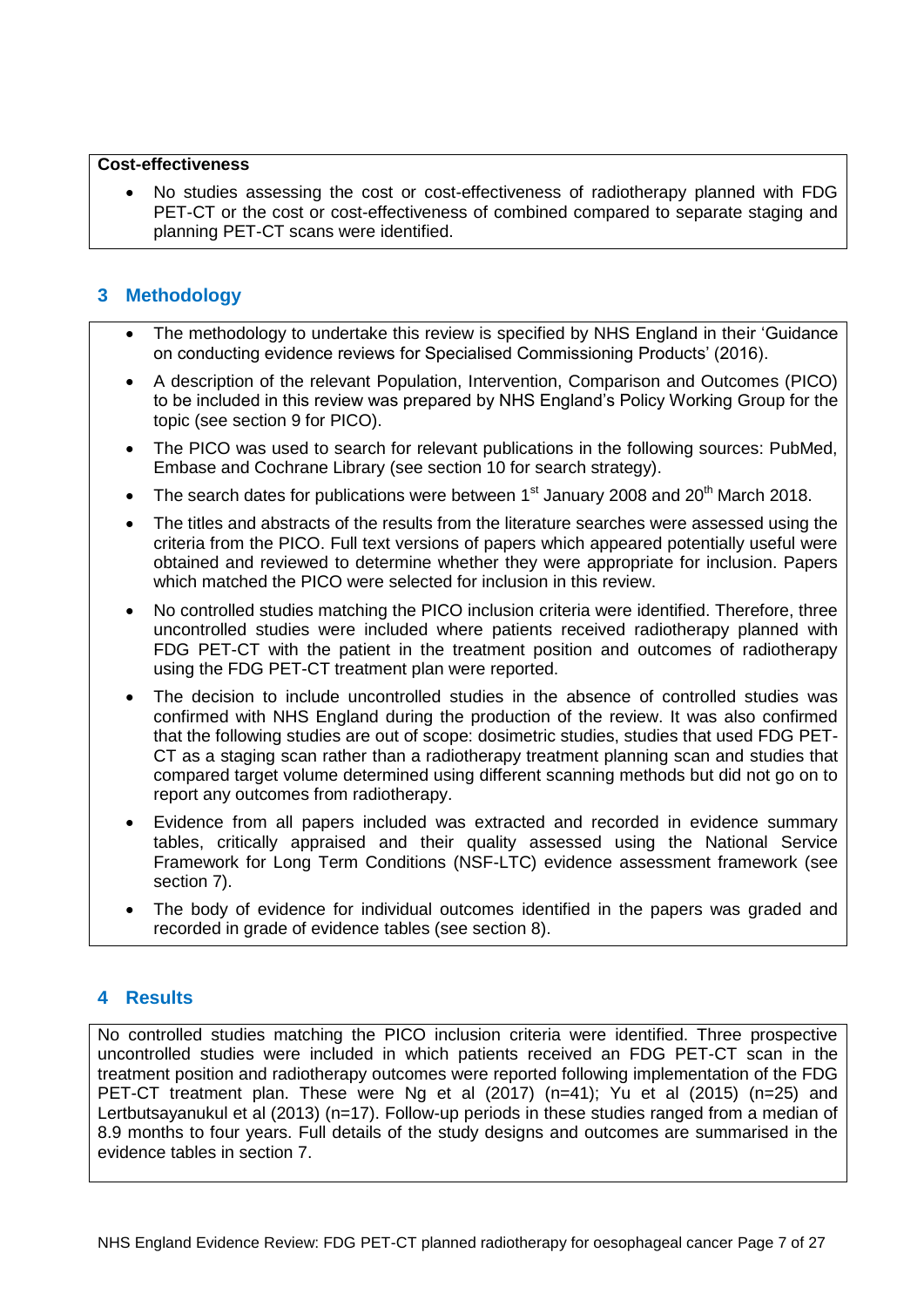#### **Clinical effectiveness**

The first two of the three clinical effectiveness questions relate to the calculation of gross tumour volume (GTV). These are:

- 1. Compared to radiotherapy planned without FDG PET-CT, what is the effect of FDG PET-CT planned radiotherapy (and chemoradiotherapy) on gross tumour volume among patients with established oesophageal cancer due to be treated in a neo-adjuvant or radical fashion?
- 2. What is the effect of reduced gross tumour volume on adverse effects from radiotherapy and does it allow treatment completion?

The interpretation of question 2 was confirmed with NHS England as follows: If radiotherapy planning with FDG PET-CT leads to a reduced calculation of GTV, what is the effect of this on adverse effects from radiotherapy and on treatment completion (as a consequence of reductions in treatment dose and/or field)?

The third clinical effectiveness question relates to patient outcomes following radiotherapy. The evidence relating to these three questions is presented below.

**1. Compared to radiotherapy planned without FDG PET-CT, what is the effect of FDG PET-CT planned radiotherapy (and chemoradiotherapy) on gross tumour volume among patients with established oesophageal cancer due to be treated in a neoadjuvant or radical fashion?**

No studies compared outcomes for radiotherapy planned with FDG PET-CT to radiotherapy planned without FDG PET-CT. Three uncontrolled studies used FDG PET-CT to plan and deliver radiotherapy, including the delineation of GTV.

One uncontrolled study (Ng et al 2017) produced separate treatment plans for the same cohort of patients based on FDG PET-CT and CT scans. The FDG-PET CT was used as both a diagnostic and planning scan, and the radiotherapy treatment was delivered based on the FDG PET-CT scan findings. This study therefore does not compare the impact of radiotherapy planned without FDG PET-CT to FDG PET-CT planned radiotherapy.

Ng et al described differences in GTV determined by CT scan and FDG PET-CT scan, based on the assumption that the FDG PET-CT scan findings represented the true extent of disease. The GTV delineated by CT scan was determined to be an overestimate in some cases and an underestimate in others. The cranial extent of tumour was overestimated in 29% of cases and the caudal extent was overestimated in 50% of cases. The cranial extent of the tumour was underestimated in 36% of cases and the caudal extent was underestimated in 26% of cases. The median overestimate in the cranial extent was 1.28cm (range 0.33 to 3.40). The median overestimate in the caudal extent was 0.66cm (range 0.3 to 5.52). The median underestimate in the cranial extent was 1.14cm (range 0.3 to 2.85) and the median underestimate in the caudal extent in 1.03cm (range 0.4 to 4.25).

Ng et al also compared the areas which would have been treated using the different treatment plans. GTV determined by PET-CT was not included in GTV determined by CT in 76% of patients (median percentage volume excluded 17%, range 1 to 100). Grade 1 geographic misses occurred in 13% of patients (defined as PET-avid disease not included in the CT planning target volume (PTV); median percentage volume excluded 6%, range 2 to 92). Grade 2 geographic misses occurred in 21% of patients (defined as <95% of the PET-CT PTV receiving at least 95% of the prescription dose based on planning with CT data alone). The median percentage volume of PET-CT PTV receiving ≥95% prescription dose was 82% (range 63 to 92). They also reported that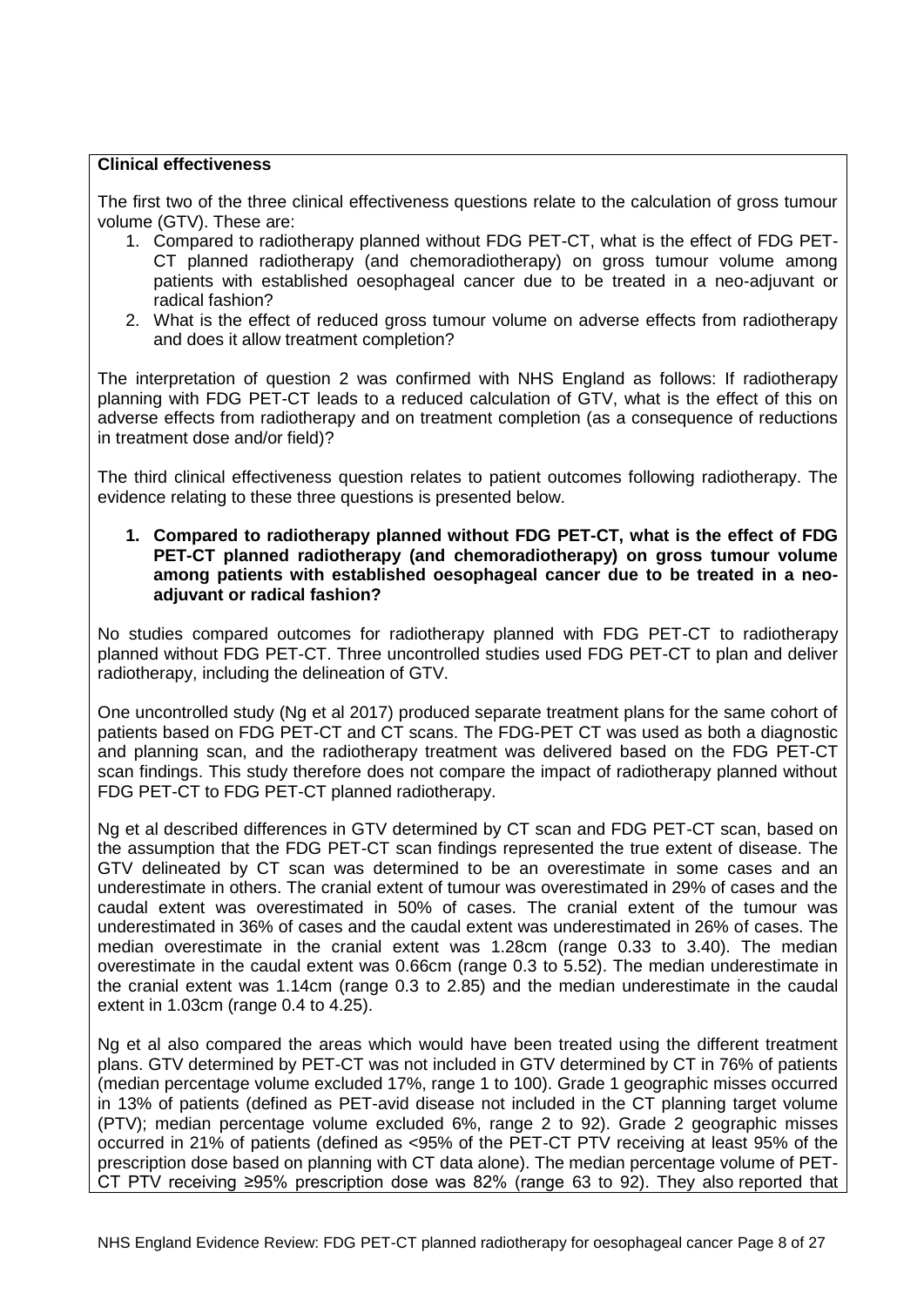there would have been no clinically significant differences in radiation dose to the lungs, liver and spinal cord between CT and PET-CT treatment plans (figures not reported).

Two of the uncontrolled studies (Yu et al 2015; Lertbutsayanukul et al 2013) focused on using FDG PET-CT to plan different levels of radiation dose to different areas based on the GTV, but there was no comparison with planning or delivery of treatment without FDG PET-CT.

In Yu et al (2015) three treatment areas were defined:

- GTV at risk (the volume with a standard uptake value  $(SUV<sup>5</sup>)$  of more than 50% of the maximum SUV which was delineated automatically plus a uniform 1cm expansion margin); these areas were treated with 70Gy
- Planning target volume (PTV) GTV (any visible primary tumour and involved nodes); these areas were treated with 62.5-64Gy
- Planning target volume clinical target volume (GTV of primary tumour plus 2cm margin craniocaudally without lateral margins and GTV of involved nodes without expansion in all directions); these areas were treated with 50-50.4Gy.

In Lertbutsayanukul et al (2013) two areas were defined:

- High risk PTV (GTV plus a lateral margin of 1cm and a longitudinal margin of 3cm); these areas were treated with 64Gy
- Low risk PTV (GTV plus a lateral margin of 1.5cm and a longitudinal margin of 5cm); these areas were treated with 54Gy.
- **2. If radiotherapy planning with FDG PET-CT leads to a reduced calculation of GTV, what is the effect of this on adverse effects from radiotherapy and on treatment completion (as a consequence of reductions in treatment dose and/or field)?**

No studies compared differences in adverse effects associated with differences in calculated GTV when radiotherapy was planned with or without FDG PET-CT.

Two uncontrolled studies (Yu et al 2015; Lertbutsayanukul et al 2013) reported adverse effects following radiotherapy planned using FDG PET-CT. Both studies reported adverse events using the five-grade level National Cancer Institute Common Terminology Criteria for Adverse Events<sup>6</sup>. The most common severe adverse events (grade three and above) affecting more than 20% of the study population in Lertbutsayanukul et al (n=17) were leucopenia<sup>7</sup> (59%) and vomiting (24%), and one patient died from oesophageal fistula 186 days after the first day of radiation. In Yu et al (n=25) severe adverse events occurring during treatment were acute oesophagitis (40%), hematologic toxicity (28%) and nausea and vomiting (24%), and one patient died from oesophageal haemorrhage. Lertbutsayanukul et al reported high levels of grade one and two adverse events (mild to moderate), the most common including anaemia (100%), platelet decrease (100%), cardiovascular toxicity (94%), dysphagia (88%), pulmonary toxicity (88%), weight loss (88%), vomiting (76%) and leucopenia (41%). Grade one and two toxicities reported by Yu et al occurred at much lower rates (4% to 16% of the study population).

One uncontrolled study (Lertbutsayanukul et al 2013) reported the percentage of normal tissue receiving radiation: 26% of normal lung tissue received 20Gy; 48% of normal lung tissue received 10Gy; the average maximum dose to the spinal cord was 40.6Gy and the median dose to the

**ENVILLEM**<br><sup>5</sup> Standard uptake value is the ratio of the image derived radioactivity concentration and the whole body concentration of the injected radioactivity

<sup>&</sup>lt;sup>6</sup>[https://ctep.cancer.gov/protocolDevelopment/electronic\\_applications/docs/CTCAE\\_v5\\_Quick\\_Reference\\_8](https://ctep.cancer.gov/protocolDevelopment/electronic_applications/docs/CTCAE_v5_Quick_Reference_8.5x11.pdf) [.5x11.pdf](https://ctep.cancer.gov/protocolDevelopment/electronic_applications/docs/CTCAE_v5_Quick_Reference_8.5x11.pdf)

<sup>7</sup> A reduction in the number of white blood cells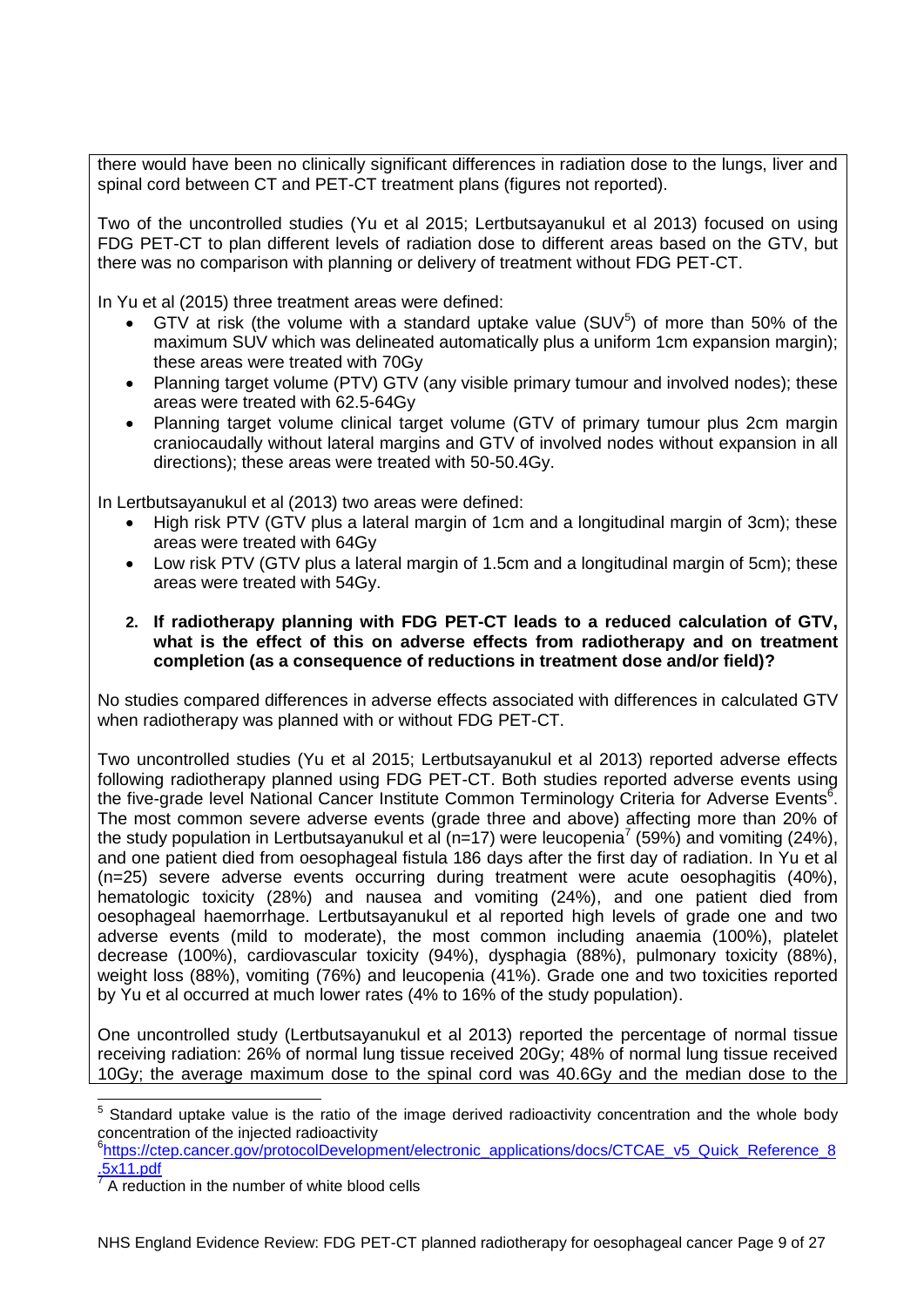heart was 30.8Gy.

No studies compared differences in treatment completion associated with differences in calculated GTV when radiotherapy was planned with or without FDG PET-CT. One uncontrolled study (Yu et al 2015) reported uninterrupted completion of radiotherapy for 23 of 25 patients who had had radiotherapy planned using FDG PET-CT. Radiotherapy was interrupted for two patients, one due to bronchiectasis hemoptysis and one to cold and fever.

#### **3. Compared to radiotherapy planned without FDG PET-CT, does FDG PET-CT planned radiotherapy result in improved outcomes for patients with oesophageal cancer?**

No studies compared outcomes for radiotherapy planned with FDG PET-CT to radiotherapy planned without FDG PET –CT.

Outcomes from radiotherapy planned with FDG PET-CT were reported in three uncontrolled studies. These included treatment response, patterns of treatment failure, survival and metabolic response.

#### *Treatment response*

Treatment response was reported in two uncontrolled studies (Ng et al 2017; Lertbutsayanukul et al 2013) which used different categories to determine treatment response. Ng et al (2017) presented treatment response results for 36 patients, assessed three months after the completion of radiotherapy, as four categories (which were not defined): clinical complete response (50%, 95%CI 34 to 66); partial response (39%, 95%CI 25 to 55); stable disease (8%) and progressive disease  $(3\%)^8$ . Lertbutsayanukul et al  $(2013)$  reported pathologic response to neo-adjuvant chemoradiotherapy for seven patients who subsequently underwent surgery as complete response (absence of any residual viable tumour cells on histological examination) (57%); microscopic residual disease (residual tumour <10%) (29%) and macroscopic residual disease (residual disease >10%) (14%).

#### *Patterns of treatment failure*

Patterns of treatment failure were reported in two uncontrolled studies (Ng et al 2017; Lertbutsayanukul et al 2013). In Ng et al, loco-regional failures were defined as failure at the primary site and/or regional node which were within the radiation treatment field. Some form of loco-regional failure was observed in 29% of the 38 patients treated with radiotherapy (median follow-up four years). Regional failure was observed in one of 14 surviving patients in Lertbutsayanukul et al (median follow-up 12 months). Distant failure was observed in 26% of patients in Ng et al and 29% of patients in Lertbutsayanukul et al 2013.

#### *Survival*

Overall survival was reported by three uncontrolled studies. (Ng et al 2017; Yu et al 2015; Lertbutsayanukul et al 2013). The studies had different lengths of follow-up, but all three reported one-year survival which ranged from 69% to 87%. Ng et al (n=38 for radiotherapy outcomes) also reported two-year survival as 57% (95%CI 43 to 76); three-year survival as 40% (95%CI 26 to 60) and four-year survival as 37% (95%CI 24 to 57).

Three uncontrolled studies additionally reported some form of relapse or progress free survival.

Ng et al (2017) reported loco-regional failure free survival which was measured from the end of radiotherapy to the date of first loco-regional failure (recurrence within the field of treatment). Oneyear loco-regional failure free survival was 86% (95%CI 75 to 99); two-year and three year

<sup>-</sup> $8$  Confidence intervals not reported for stable disease and progressive disease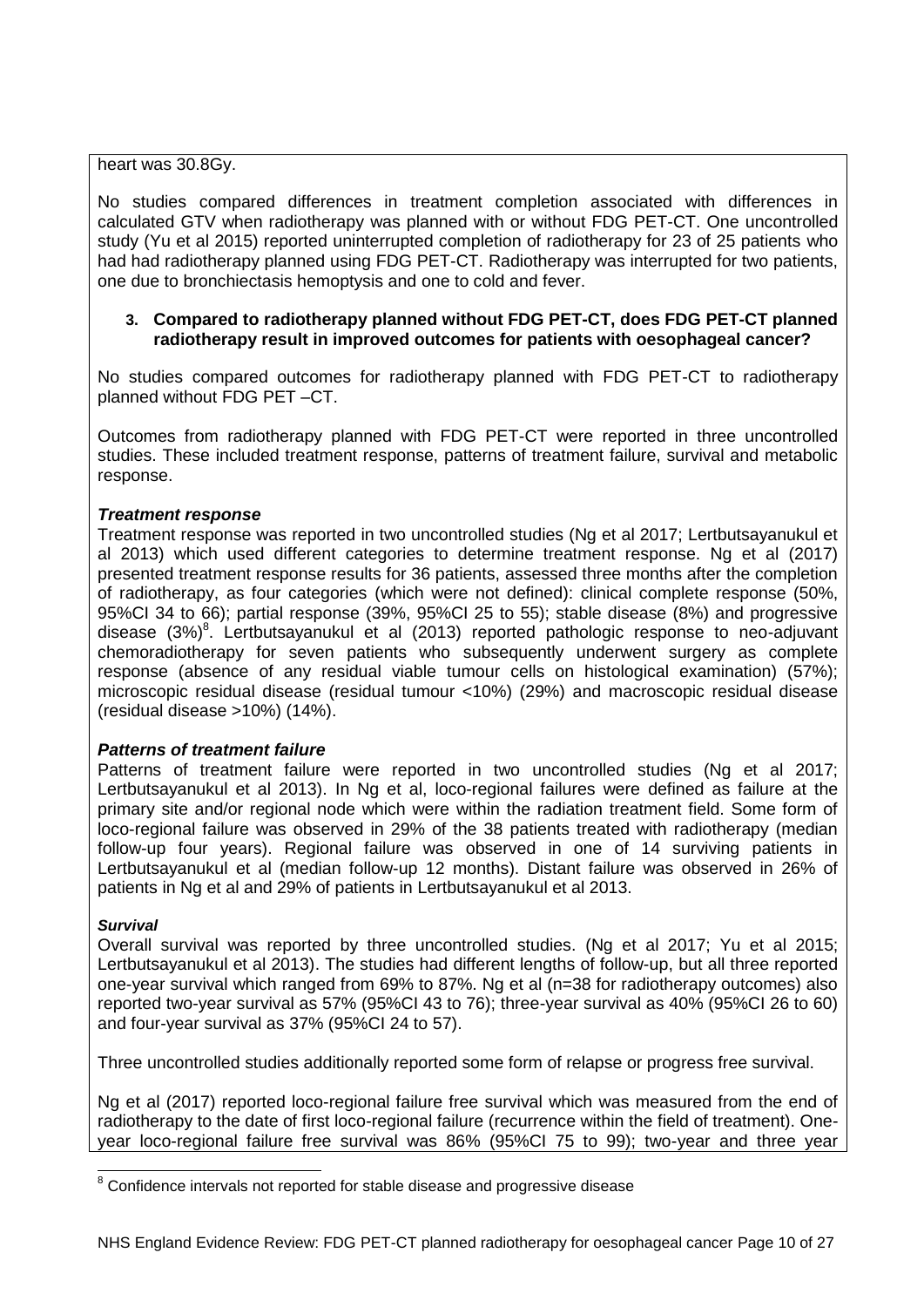survival were both 72% (95%CI 56 to 93) and four-year survival was 65% (95%CI 47 to 90). Yu et al (2015) (n=25) reported one-year local control (not further defined) as 77%.

Ng et al also reported relapse free survival, which was measured from the end of radiotherapy to the date of first relapse at any site or date or death for patients that did not relapse. Relapse free survival was 58% (95%CI 44 to 76) at one year; 39% (95%CI 26 to 58) at two years; 33% (95%CI 21 to 52) at three years and 30% (95%CI 18 to 49) at four years.

Lertbutsayanukul et al (2013) (n=17) reported event-free survival, which was measured from the date of commencing radiotherapy to the date of loco-regional, systemic cancer recurrence or secondary primary cancer. In patients who did not have surgery, event was determined at time to tumour progression or metastases. One-year event-free survival was 59%. Yu et al (2015) (n=25) reported one-year progression-free survival (not further defined) as 52%.

#### *Metabolic response*

Metabolic response was reported in one uncontrolled study. Lertbutsayanukul et al (2013) assessed metabolic response in 15 patients three months after completion of chemoradiotherapy. Tumours were classified as responding or non-responding using Positron Emission Tomography Response Criteria in Solid Tumours (PERCIST), using maximum standard uptake value $^9$ (SUV<sub>max</sub>). All 15 patients had a partial response to therapy with a mean percent SUV<sub>max</sub> reduction of 61.7% (range 36.5 to 82.3).

#### **Cost-effectiveness**

- **4. Compared to radiotherapy planned without FDG PET-CT, what is the evidence of cost-effectiveness of radiotherapy directly planned with FDG PET-CT?**
	- **4a. Is there evidence that combined FDG PET-CT for staging/ diagnosis and for radiotherapy planning is more cost-effective compared to separate FDG PET-CT for these two purposes?**

No studies were identified assessing the cost or cost-effectiveness of radiotherapy planned with FDG PET-CT or the cost or cost-effectiveness of combined compared to separate staging and planning PET-CT scans.

## <span id="page-10-0"></span>**5 Discussion**

No controlled studies matching the PICO inclusion criteria were identified. Three prospective uncontrolled studies were included in which patients received an FDG PET-CT scan in the treatment position and radiotherapy outcomes based on the FDG PET-CT treatment plan were reported.

The three studies included 17, 25 and 41 patients with median follow-up periods of 8.9 months, 12 months and four years respectively. They reported a number of clinical outcomes including treatment response, patterns of failure (i.e. recurrence), survival and metabolic response. In the largest study with the longest follow-up (Ng et al 2017), 50% of patients had a clinical complete treatment response and 39% had partial response 3 months after completion of radiotherapy; there was some form of loco-regional treatment failure in 29% patients and distant failure in 26%. Overall one-year survival ranged from 69-87% across the three studies and Ng et al reported four-

 9 Standard uptake value is the ratio of the image derived radioactivity concentration and the whole body concentration of the injected radioactivity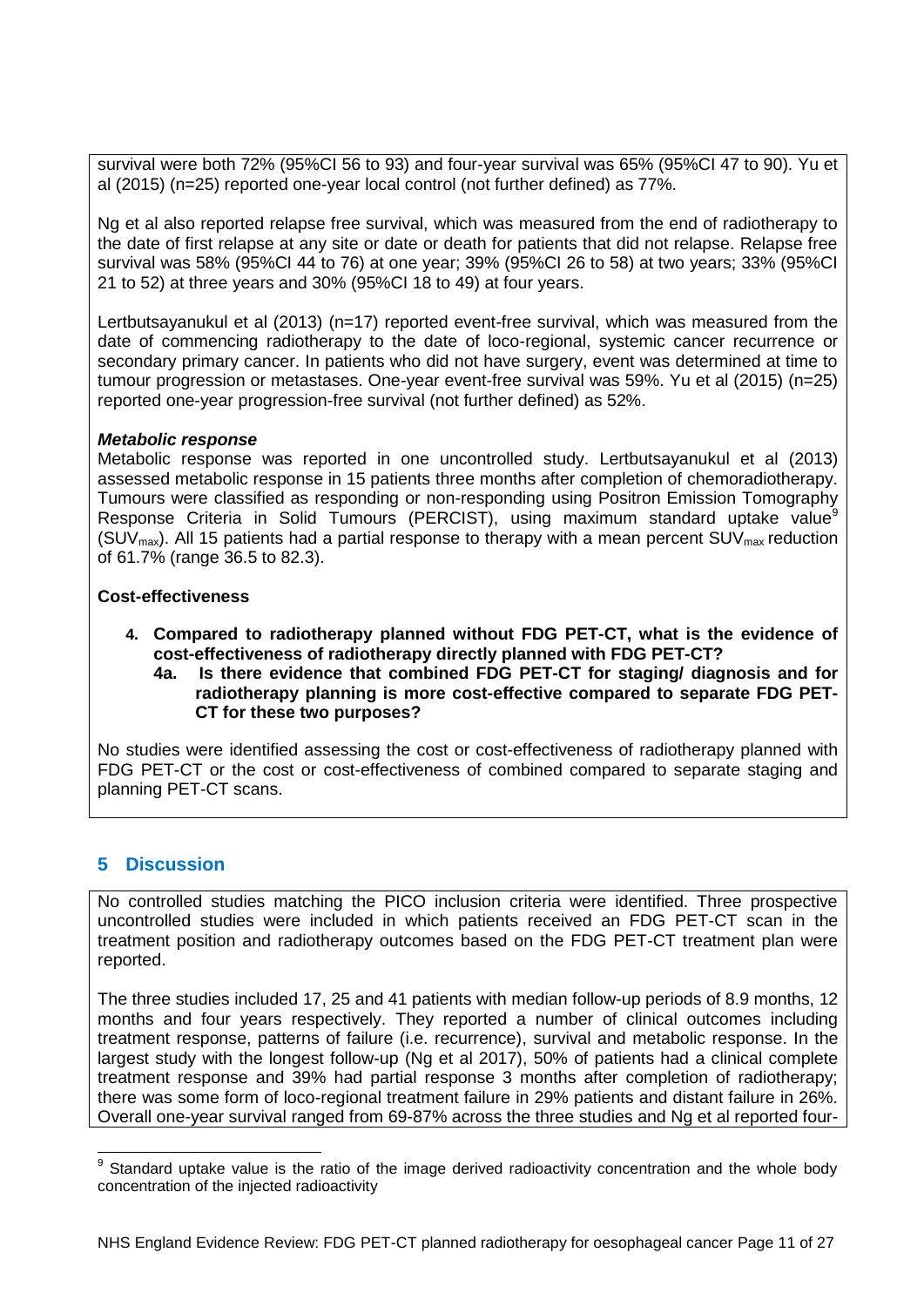year survival as 37%. However these results represent the outcomes of treatment following radiotherapy planned with FDG PET-CT and provide no evidence on how these might compare with outcomes following radiotherapy planned using a different treatment planning method.

One study performed both FDG PET-CT and CT scans in the same patients for planning purposes. Differences were found between tumour delineation using FDG PET-CT and CT scan in the majority of patients, but these were not consistent in magnitude or direction. All patients received treatment based on the FDG PET-CT scan. This study therefore does not provide any evidence on the effectiveness of radiotherapy treatment planned with FDG PET-CT compared to radiotherapy planned by other means.

High numbers of severe adverse events were reported in the two studies that reported safety outcomes, but mild to moderate adverse events were much more common in one study than the other. The one study which reported on this found that over 90% of patients had uninterrupted treatment completion. However the studies provide no evidence on whether adverse events of radiotherapy or treatment completion might vary depending on the method used to plan the radiotherapy.

Different radiotherapy dosing strategies were used in different studies. Almost all patients in the studies received concurrent chemotherapy. The proportion that also underwent surgery varied.

The prospective design of these studies reduces the possibility of selection bias in the study population. However, they were not designed to compare the effectiveness of radiotherapy planned with FDG PET-CT and radiotherapy without direct FDG PET-CT planning.

Given the high level of adverse effects of radiotherapy and poor longer term outcomes for patients with cancer of the oesophagus, approaches to the planning and delivery of treatment which improve its effectiveness and reduce unwanted effects would be welcomed. However there is currently uncertainty about the value of an FDG PET-CT scan to plan radiotherapy treatment for this patient group. Well-designed comparative studies would be required to address this, including assessment of the outcomes of treatment delivered based on different treatment planning methods, and an evaluation of costs and cost-effectiveness.

## <span id="page-11-0"></span>**6 Conclusion**

No evidence was identified comparing the effectiveness of radiotherapy directly planned with FDG PET-CT to radiotherapy without direct FDG PET-CT planning for patients with cancer of the oesophagus. Three prospective uncontrolled studies reported radiotherapy outcomes for patients who received an FDG PET-CT scan in the treatment position and received radiotherapy based on the FDG PET-CT treatment plan. While these studies provide some information about outcomes up to four years after this treatment, they do not allow any conclusions to be drawn about the effectiveness of using an FDG PET-CT scan with patients in the treatment position to plan radiotherapy treatment, compared with any other method for radiotherapy treatment planning.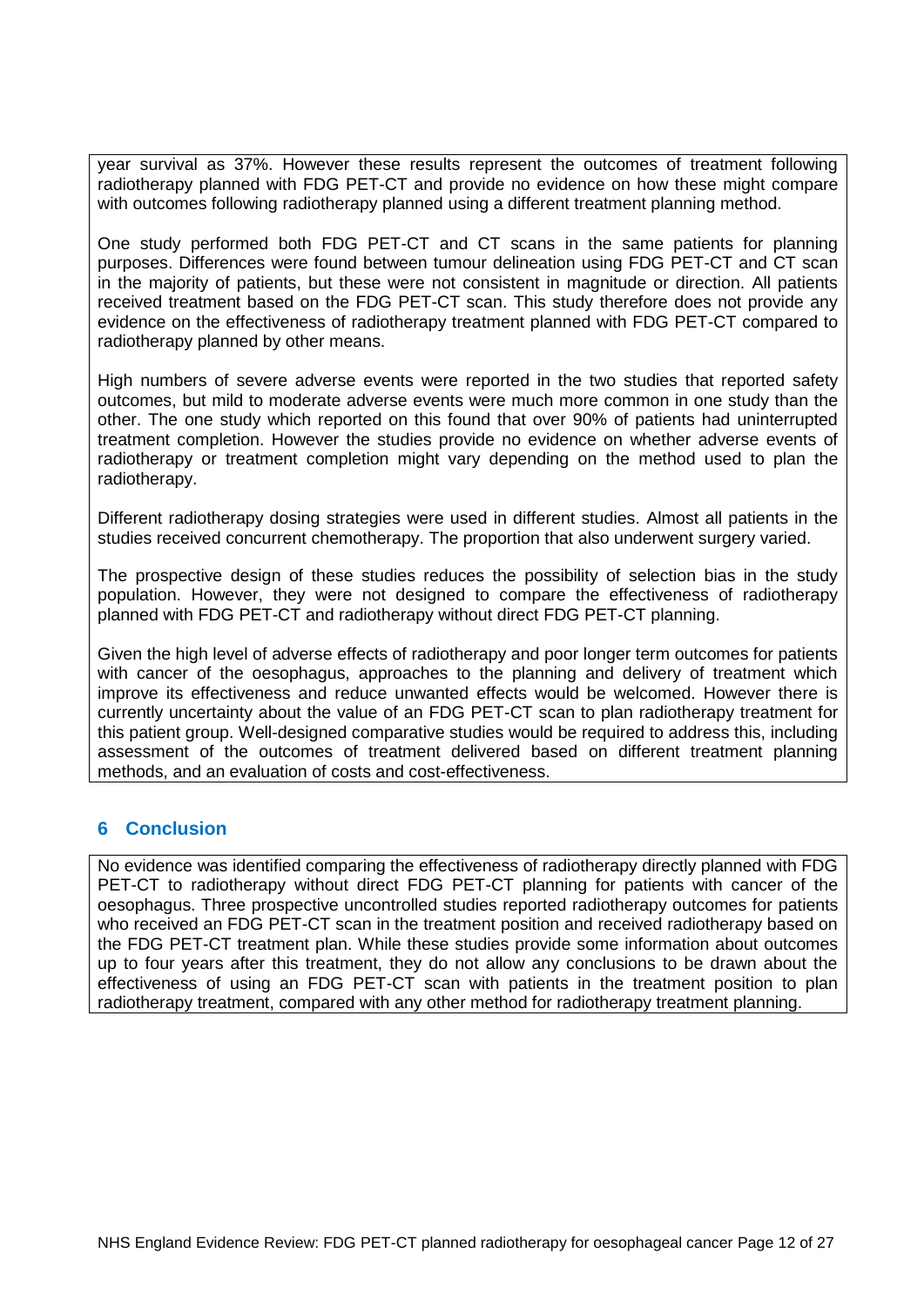# **7 Evidence Summary Table**

For abbreviations see list after each table

|                       | Use of FDG PET-CT planned radiotherapy for oesophageal cancer (No Comparator)                                                                                                                                                                                                                  |                                                                                                                                                                                                                                                                      |                                                                                                                                                                                                                                                                                                                                                                                                            |                                                        |                                                                          |                                                                                                                                                                                                                                                                                                                                                                                                                                                                                                                                                                                                                                                                                                                                                                                                                                                                                                                                 |                                   |               |                                                                                                                                                                                                                                                                                                                                                                                                                                                                                                                                                                                                                                                                                                                                                                                                                                                                                                                                                                                                                                                                                                                                                                       |  |  |
|-----------------------|------------------------------------------------------------------------------------------------------------------------------------------------------------------------------------------------------------------------------------------------------------------------------------------------|----------------------------------------------------------------------------------------------------------------------------------------------------------------------------------------------------------------------------------------------------------------------|------------------------------------------------------------------------------------------------------------------------------------------------------------------------------------------------------------------------------------------------------------------------------------------------------------------------------------------------------------------------------------------------------------|--------------------------------------------------------|--------------------------------------------------------------------------|---------------------------------------------------------------------------------------------------------------------------------------------------------------------------------------------------------------------------------------------------------------------------------------------------------------------------------------------------------------------------------------------------------------------------------------------------------------------------------------------------------------------------------------------------------------------------------------------------------------------------------------------------------------------------------------------------------------------------------------------------------------------------------------------------------------------------------------------------------------------------------------------------------------------------------|-----------------------------------|---------------|-----------------------------------------------------------------------------------------------------------------------------------------------------------------------------------------------------------------------------------------------------------------------------------------------------------------------------------------------------------------------------------------------------------------------------------------------------------------------------------------------------------------------------------------------------------------------------------------------------------------------------------------------------------------------------------------------------------------------------------------------------------------------------------------------------------------------------------------------------------------------------------------------------------------------------------------------------------------------------------------------------------------------------------------------------------------------------------------------------------------------------------------------------------------------|--|--|
| Study reference       | <b>Study Design</b>                                                                                                                                                                                                                                                                            | characteristics<br>Population                                                                                                                                                                                                                                        | Intervention                                                                                                                                                                                                                                                                                                                                                                                               | measure type<br>Outcome                                | measures<br><b>Outcome</b>                                               | Results                                                                                                                                                                                                                                                                                                                                                                                                                                                                                                                                                                                                                                                                                                                                                                                                                                                                                                                         | Score<br>Quality of<br>Evidence 3 | Applicability | Critical<br>Appraisal<br>Summary                                                                                                                                                                                                                                                                                                                                                                                                                                                                                                                                                                                                                                                                                                                                                                                                                                                                                                                                                                                                                                                                                                                                      |  |  |
| Ng et<br>al<br>(2017) | $P1 -$<br>Prospect<br>ive<br>cohort<br>study<br>Patients<br>recruited<br>between<br>June<br>2003<br>and Mav<br>2008<br>(number<br>of<br>centres<br>not<br>reported)<br>The aim<br>of this<br>study<br>was to<br>determin<br>e the<br>impact of<br>PET-CT<br>on<br>radiother<br>apy<br>planning | Patients with<br>localised<br>oesophagea<br>I cancer<br>suitable for<br>definitive<br>chemoradiot<br>herapy<br>Patients with<br>metastatic<br>disease<br>were<br>excluded<br>97%<br>patients had<br>concurrent<br>chemothera<br>py<br>32%<br>patients had<br>surgery | $n = 41$<br>All patients<br>had an FDG<br>PET-CT scan<br>in the<br>radiotherapy<br>treatment<br>position. This<br>acted as a<br>diagnostic and<br>planning scan<br>2 blinded<br>radiologists<br>contoured<br>GTV using<br>either the<br>planning CT<br>scan or<br>planning PET-<br>CT scan<br>PTV plans <sup>10</sup><br>were<br>generated<br>from CT data<br>alone and<br>from<br>combined<br>PET-CT data | Clinical<br>effectiveness<br>Clinical<br>effectiveness | Assessment<br>of tumour<br>length<br>Comparison<br>of treatment<br>plans | Gross tumour volume (GTV)<br>determined by FDG PET-CT was<br>assumed to represent the true<br>extent of the disease<br>GTV by CT scan:<br>Overestimated cranial extent<br>in 11 (29%) cases (median<br>1.28cm, range 0.33 to 3.40)<br>Overestimated caudal extent<br>$\bullet$<br>in 19 (50%) cases (median<br>0.66cm, range 0.3 to 5.52)<br>Underestimated cranial extent<br>$\bullet$<br>in 14 (36%) cases (median<br>1.14cm, range 0.3 to 2.85)<br>Underestimated caudal extent<br>in 10 (26%) cases (median<br>1.03cm, range 0.4 to 4.25<br>PET GTV was not included in CT<br>GTV in 29 patients (76%) (median<br>percentage volume excluded 17%,<br>range 1 to 100)<br>Grade 1 geographic miss <sup>11</sup> : 5<br>(13%) (median percentage volume<br>of PET-avid disease excluded was<br>6%, range 2 to 92)<br>Grade 2 geographic miss <sup>12</sup> : 8<br>(21%) (median percentage volume<br>of PET PTV receiving ≥95% | 6                                 | <b>Direct</b> | This uncontrolled prospective study had a small<br>sample size with a median 4-year follow-up period<br>57 patients were initially recruited for the study. 13<br>were excluded due to metastatic disease detected<br>by FDG PET-CT scan, 2 had gastric cancer<br>determined and 1 patient did not tolerate planning<br>scans or radical radiotherapy<br>Separate treatment plans were produced using PET-<br>CT and CT scans. However all treatment was<br>conducted using the PET-CT planning scan<br>3 patients were excluded from the planning analysis<br>due to lost data (n=1) or did not tolerate PET-CT in<br>the treatment position $(n=2)$<br>3 patients were excluded from the clinical analysis<br>because they did not commence radical<br>radiotherapy<br>No information on adverse effects from radiotherapy<br>were reported<br>Confidence intervals around the results are wide,<br>reducing confidence in the results<br>The prospective design of the study reduces the<br>possibility of selection bias in the study population.<br>Patients were recruited over a 5-year period and it is<br>not clear how many centres patients were recruited |  |  |

<span id="page-12-0"></span> $\overline{\phantom{a}}$ <sup>10</sup> GTV plus 1cm volumetric margin

 $12$  Defined by the study authors as less than 95% of the PET PTV receiving at least 95% of the prescription dose based on planning with CT data alone

NHS England Evidence Review: FDG PET-CT planned radiotherapy for oesophageal cancer Page 13 of 27

 $11$  Defined by the study authors as any PET-avid disease not included in the CT planning target volume (PTV)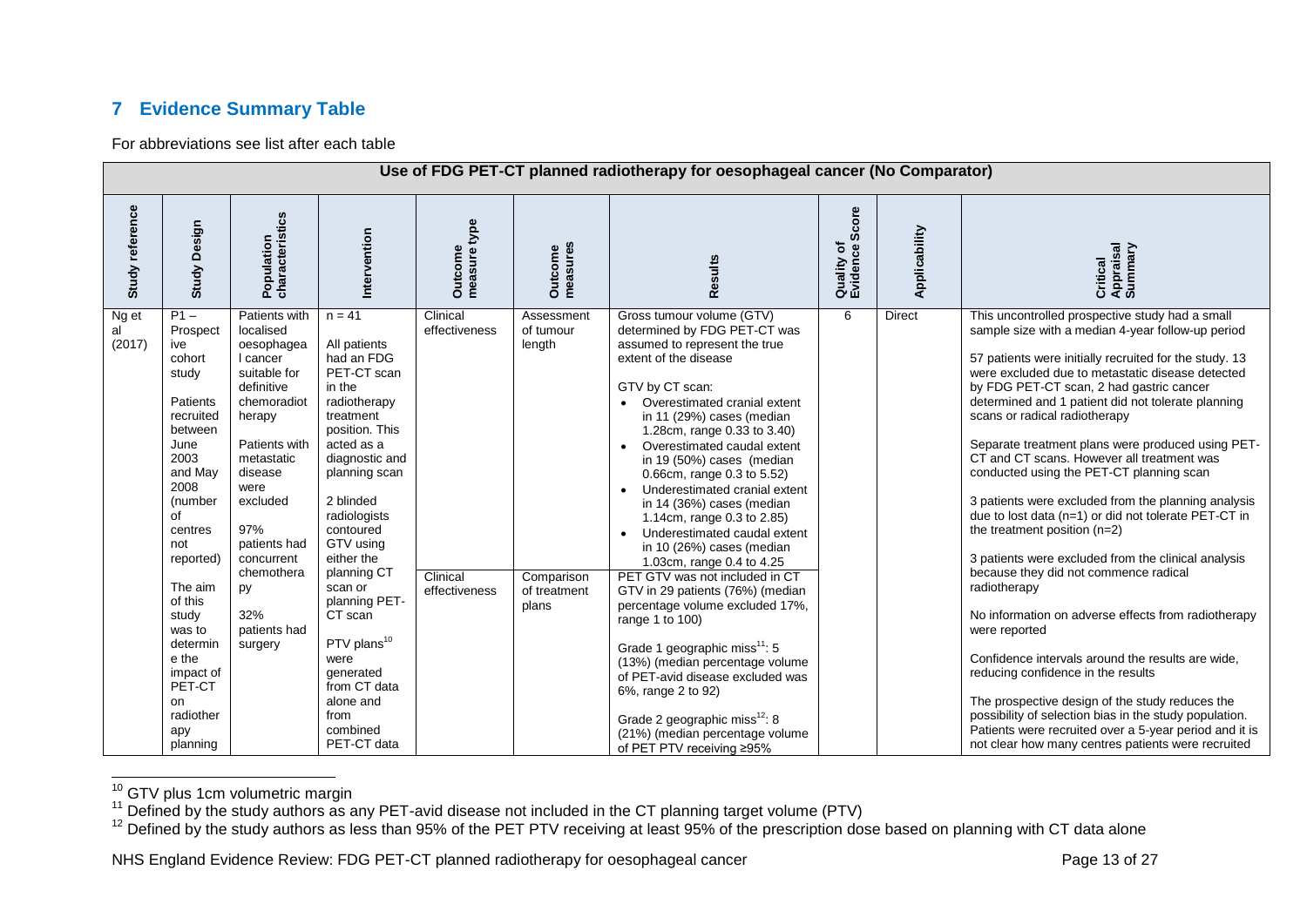|                 |                               |                               |                                                                                                                                                                                                                                         | Use of FDG PET-CT planned radiotherapy for oesophageal cancer (No Comparator)       |                                                                                     |                                                                                                                                                                                                                                                                                                                                                                                                                                                                                                                                                                                                                                                                                                                                                                                                                                                                                                                                                                                                                                                                                                                                                                                                                           |                              |               |                                                                                            |
|-----------------|-------------------------------|-------------------------------|-----------------------------------------------------------------------------------------------------------------------------------------------------------------------------------------------------------------------------------------|-------------------------------------------------------------------------------------|-------------------------------------------------------------------------------------|---------------------------------------------------------------------------------------------------------------------------------------------------------------------------------------------------------------------------------------------------------------------------------------------------------------------------------------------------------------------------------------------------------------------------------------------------------------------------------------------------------------------------------------------------------------------------------------------------------------------------------------------------------------------------------------------------------------------------------------------------------------------------------------------------------------------------------------------------------------------------------------------------------------------------------------------------------------------------------------------------------------------------------------------------------------------------------------------------------------------------------------------------------------------------------------------------------------------------|------------------------------|---------------|--------------------------------------------------------------------------------------------|
| Study reference | Design<br>Study I             | Population<br>characteristics | Intervention                                                                                                                                                                                                                            | Outcome<br>measure type                                                             | Outcome<br>measures                                                                 | Results                                                                                                                                                                                                                                                                                                                                                                                                                                                                                                                                                                                                                                                                                                                                                                                                                                                                                                                                                                                                                                                                                                                                                                                                                   | Quality of<br>Evidence Score | Applicability | Critical<br>Appraisal<br>Summary                                                           |
|                 | and<br>outcome<br>$\mathbf s$ |                               | Patients were<br>treated using<br>the PET-CT<br>treatment plan<br>Patients were<br>treated to a<br>dose of 50-<br>50.4 Gy in 25-<br>28 fractions, 5<br>per week for 5<br>weeks<br>Median follow-<br>up 4 years<br>(range 2.7 to<br>6.8) | Clinical<br>effectiveness<br>Clinical<br>effectiveness<br>Clinical<br>effectiveness | Treatment<br>response<br>Patterns of<br>treatment<br>failure<br>Overall<br>survival | prescription dose for these<br>patients was 82%, range 63 to 92)<br>Authors reported that there would<br>have been no clinically significant<br>differences in radiation dose to the<br>lungs, liver and spinal cord<br>between CT and PET CT<br>treatment plans (figures not<br>reported)<br>36 patients were assessed at 3<br>months follow-up using imaging<br>(CT and/or PET) with/without<br>gastroscopy<br>Clinical complete response:<br>$\bullet$<br>18 (50%, 95%Cl 34 to 66)<br>Partial response: 14 (39%,<br>$\bullet$<br>95%Cl 25 to 55)<br>Stable disease: 3 (8%, CI not<br>$\bullet$<br>reported)<br>Progressive disease: 1 (3%,<br>$\bullet$<br>CI not reported)<br>21 patients relapsed post-<br>treatment<br>Local: 5<br>$\bullet$<br>Regional: 1<br>$\bullet$<br>Distant: 10<br>$\bullet$<br>Loco-regional: 1<br>$\bullet$<br>Local & distant: 2<br>$\bullet$<br>Regional & distant: 0<br>$\bullet$<br>Loco-regional & distant: 2<br>$\bullet$<br>Loco-regional failures are within<br>the radiation treatment field<br>1-year: 76% (95%Cl 64 to 91)<br>$\bullet$<br>2-year: 57% (95%Cl 43 to 76)<br>$\bullet$<br>3-year: 40% (95%Cl 26 to 60)<br>$\bullet$<br>4-year: 37% (95%Cl 24 to 57)<br>$\bullet$ |                              |               | from. Differences in practices between centres may<br>introduce a potential source of bias |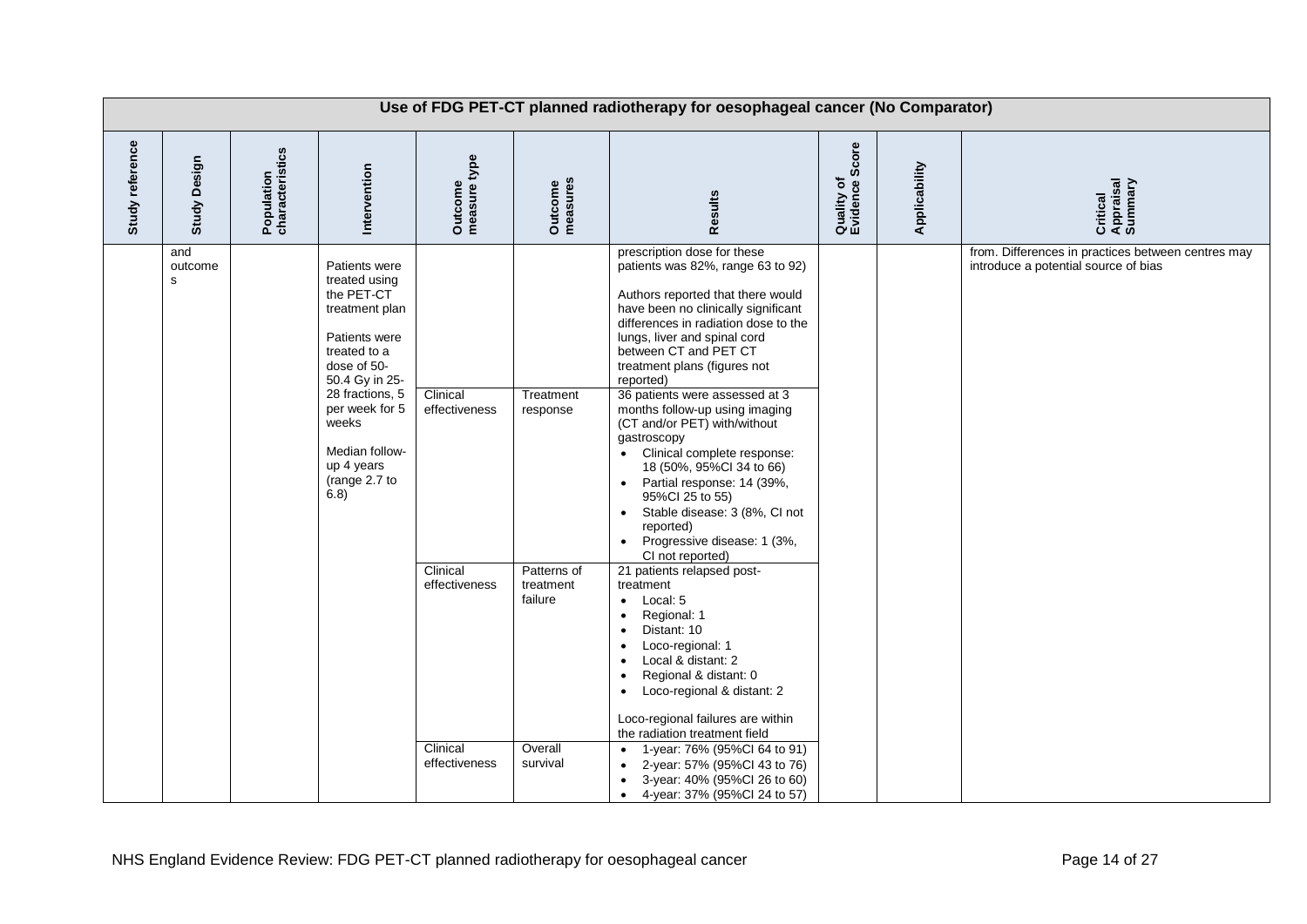|                       | Use of FDG PET-CT planned radiotherapy for oesophageal cancer (No Comparator)                                                                                                                                          |                                                                                                                                                                                                                                                                                                               |                                                                                                                                                                                                                                                                                |                                                        |                                                                       |                                                                                                                                                                                                                                                                                                                                                                                                                                                                                                                                                                                              |                              |               |                                                                                                                                                                                                                                                                                                                                                                                                                                                                                                                                                                                                                                                                                                                                                                                                  |  |  |
|-----------------------|------------------------------------------------------------------------------------------------------------------------------------------------------------------------------------------------------------------------|---------------------------------------------------------------------------------------------------------------------------------------------------------------------------------------------------------------------------------------------------------------------------------------------------------------|--------------------------------------------------------------------------------------------------------------------------------------------------------------------------------------------------------------------------------------------------------------------------------|--------------------------------------------------------|-----------------------------------------------------------------------|----------------------------------------------------------------------------------------------------------------------------------------------------------------------------------------------------------------------------------------------------------------------------------------------------------------------------------------------------------------------------------------------------------------------------------------------------------------------------------------------------------------------------------------------------------------------------------------------|------------------------------|---------------|--------------------------------------------------------------------------------------------------------------------------------------------------------------------------------------------------------------------------------------------------------------------------------------------------------------------------------------------------------------------------------------------------------------------------------------------------------------------------------------------------------------------------------------------------------------------------------------------------------------------------------------------------------------------------------------------------------------------------------------------------------------------------------------------------|--|--|
| Study reference       | Design<br><b>Study</b>                                                                                                                                                                                                 | Population<br>characteristics                                                                                                                                                                                                                                                                                 | Intervention                                                                                                                                                                                                                                                                   | type<br>Outcome<br>measure t                           | Outcome<br>measures                                                   | Results                                                                                                                                                                                                                                                                                                                                                                                                                                                                                                                                                                                      | Quality of<br>Evidence Score | Applicability | Critical<br>Appraisal<br>Summary                                                                                                                                                                                                                                                                                                                                                                                                                                                                                                                                                                                                                                                                                                                                                                 |  |  |
|                       |                                                                                                                                                                                                                        |                                                                                                                                                                                                                                                                                                               |                                                                                                                                                                                                                                                                                | Clinical<br>effectiveness<br>Clinical<br>effectiveness | Relapse free<br>survival<br>Loco-regional<br>failure free<br>survival | 1-year: 58% (95%Cl 44 to 76)<br>2-year: 39% (95%Cl 26 to 58)<br>3-year: 33% (95%Cl 21 to 52)<br>4-year: 30% (95%Cl 18 to 49)<br>1-year: 86% (95%Cl 75 to 99)<br>2-year: 72% (95%Cl 56 to 93)<br>3-year: 72% (95%Cl 56 to 93)<br>4-year: 65% (95%Cl 47 to 90)<br>$\bullet$                                                                                                                                                                                                                                                                                                                    |                              |               |                                                                                                                                                                                                                                                                                                                                                                                                                                                                                                                                                                                                                                                                                                                                                                                                  |  |  |
| Yu et<br>al<br>(2015) | $P1 -$<br>Prospect<br>ive<br>cohort<br>study<br>Patients                                                                                                                                                               | Patients with<br>histologically<br>or<br>cytologically<br>proven<br>oesophagea<br>I squamous                                                                                                                                                                                                                  | $n = 25$<br>All patients<br>had an FDG<br>PET-CT scan<br>for<br>radiotherapy                                                                                                                                                                                                   | Clinical<br>effectiveness<br>Clinical<br>effectiveness | Overall<br>survival<br>Progression-<br>free survival                  | 1 year overall survival: 69%<br>1 year progression-free survival:<br>52%<br>Median progression-free duration:<br>13 months                                                                                                                                                                                                                                                                                                                                                                                                                                                                   | 5                            | <b>Direct</b> | This uncontrolled prospective study had a small<br>sample size and a short follow-up period<br>An FDG PET-CT planning scan was used to deliver<br>radiotherapy<br>The main focus of the study was to assess the safety                                                                                                                                                                                                                                                                                                                                                                                                                                                                                                                                                                           |  |  |
|                       | recruited<br>between<br>April<br>2012<br>and<br>February<br>2014 at<br>1 centre<br>The aim<br>of this<br>study<br>was to<br>observe<br>the<br>feasibility<br>and<br>safety of<br>selective<br>dose<br>boost to<br>high | cell<br>carcinoma<br>with tumours<br>$\geq 10$ cm and<br>$SUV_{max}$ > 5.0<br>in PET scan<br>Inclusion<br>criteria<br>included:<br>age $\geq$ 18;<br><b>ECOG</b><br>performance<br>status $0-1$ ;<br>no prior<br>malignancy<br>for $\geq$ 5 years;<br>ability to<br>swallow<br>semifluid<br>diet:<br>adequate | planning in the<br>treatment<br>position<br>GTV was<br>delineated<br>using all<br>available<br>information<br>including<br>diagnostic CT,<br>FDG PET-<br>CT, barium<br>esophagram<br>and<br>endoscopic<br>reports<br>Treatment<br>areas were<br>defined as<br>$PTV-GTV^{13}$ ; | Clinical<br>effectiveness<br>Safety                    | Local control<br>Adverse<br>events                                    | 1 year local control: 77%<br>Grade 3 acute toxicity (during<br>concurrent treatment):<br>Acute oesophagitis: 10 (40%)<br>$\bullet$<br>Hematologic toxicity: 7 (28%)<br>Nausea and vomiting: 6 (24%)<br>$\bullet$<br>Grade 3 late toxicities:<br>Oesophageal perforation: 1<br>(4% )<br>Pericardial effusion: 1 (4%)<br>$\bullet$<br>Grade 1 and 2 late toxicities:<br>Pulmonary fibrosis: 4 (16%)<br>Oesophageal ulcer: 3 (12%)<br>$\bullet$<br>Oesophageal stenosis: 2 (8%)<br>$\bullet$<br>Oesophageal pain: 2 (8%)<br>Oesophageal haemorrhage: 1<br>$\bullet$<br>(4%)<br>6 patients died: |                              |               | of higher doses of radiotherapy to selected areas<br>identified by treatment planning FDG PET-CT<br>Adverse effects were graded using the National<br>Cancer Institute Common Terminology Criteria for<br>Adverse Events <sup>16</sup> . This has 5 grades: grade 1 'mild';<br>grade 2 'moderate', grade 3 'severe or medically<br>significant but not immediately life-threatening; grade<br>4'life-threatening consequences'; grade 5 'death'<br>The authors did not include confidence intervals or<br>other measure of the precision of the results<br>The prospective design of the study reduces the<br>possibility of selection bias in the study population.<br>Patients were recruited from 1 centre over a 2-year<br>period which reduces the risk of bias from differing<br>practices |  |  |

 $13$  Derived from the GTV (any visible primary tumour and involved nodes)

<span id="page-14-0"></span> $\overline{\phantom{a}}$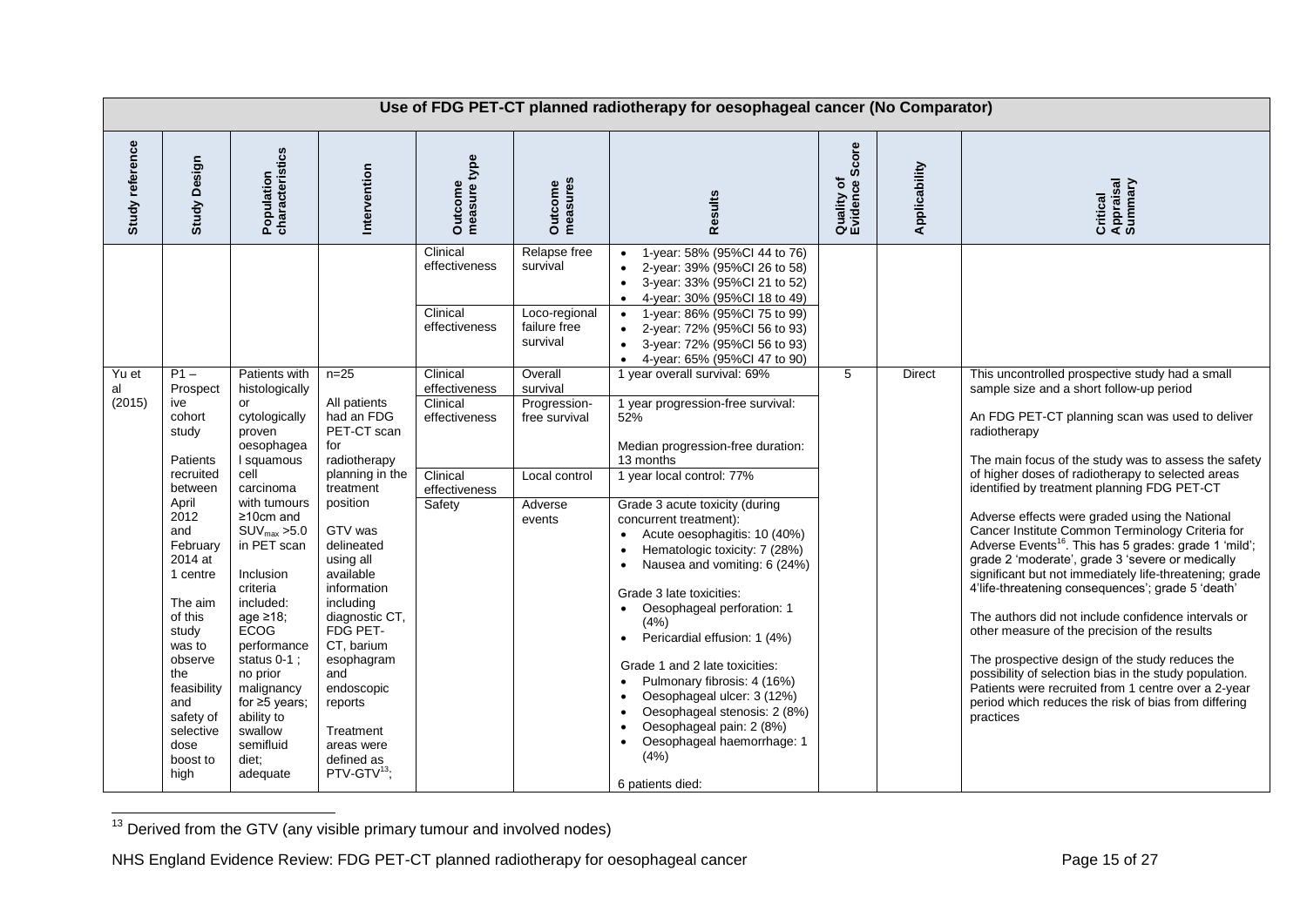|                 |                                                                  |                                                                                                                                                                                                                                                                                                                                                                                                                                          |                                                                                                                                                                                                                                                                                                                                                                                                                                                                                                                                     |                         |                                 | Use of FDG PET-CT planned radiotherapy for oesophageal cancer (No Comparator)                                                                                                                                                                                                                                     |                              |               |                                  |
|-----------------|------------------------------------------------------------------|------------------------------------------------------------------------------------------------------------------------------------------------------------------------------------------------------------------------------------------------------------------------------------------------------------------------------------------------------------------------------------------------------------------------------------------|-------------------------------------------------------------------------------------------------------------------------------------------------------------------------------------------------------------------------------------------------------------------------------------------------------------------------------------------------------------------------------------------------------------------------------------------------------------------------------------------------------------------------------------|-------------------------|---------------------------------|-------------------------------------------------------------------------------------------------------------------------------------------------------------------------------------------------------------------------------------------------------------------------------------------------------------------|------------------------------|---------------|----------------------------------|
| Study reference | <b>Study Design</b>                                              | Population<br>characteristics                                                                                                                                                                                                                                                                                                                                                                                                            | Intervention                                                                                                                                                                                                                                                                                                                                                                                                                                                                                                                        | Outcome<br>measure type | Outcome<br>measures             | Results                                                                                                                                                                                                                                                                                                           | Quality of<br>Evidence Score | Applicability | Critical<br>Appraisal<br>Summary |
|                 | <b>FDG</b><br>uptake<br>areas<br>defined<br>prior to<br>treatmen | bone<br>marrow<br>reserve:<br>normal renal<br>and liver<br>function; no<br>prior<br>thoracic<br>radiation or<br>chemothera<br>py<br>Patients<br>were<br>excluded if<br>they had<br>radiological<br>indications<br>of deep<br>ulcer or<br>perforation<br>of the<br>oesophagus<br>; evidence of<br>visceral<br>metastases;<br>weight loss<br>≥10% within<br>6 months;<br>cachexia<br>All patients<br>had<br>concurrent<br>chemothera<br>py | PTV-CTV <sup>14</sup><br>and PTV-<br>GTVR <sup>15</sup><br>Radiation was<br>delivered at<br>different dose<br>levels to 3<br>defined areas.<br>PTV-CTV<br>areas<br>received 50 -<br>50.4 Gy; PTV-<br>GTV areas<br>received 62.5-<br>64Gy; PTV-<br>GTVR areas<br>received 70Gy<br>A minimum of<br>5 patients<br>were treated<br>at each dose<br>level.<br>Maximum-<br>tolerated dose<br>was defined<br>as the dose<br>level below<br>that which<br>induces a<br>dose-limiting<br>toxicity or<br>Grade 5<br>toxicity in 2<br>patients | Safety                  | Interruption of<br>radiotherapy | Oesophageal haemorrhage: 1<br>$\bullet$<br>Persistent disease: 2<br>$\bullet$<br>Local recurrence: 3<br>$\bullet$<br>2 patients had interruption of<br>radiotherapy:<br>Bronchiectasis hemoptysis: 1<br>$\bullet$<br>Cold and fever: 1<br>$\bullet$<br>23 patients completed<br>radiotherapy without interruption |                              |               |                                  |

<sup>16</sup> [https://ctep.cancer.gov/protocolDevelopment/electronic\\_applications/docs/CTCAE\\_v5\\_Quick\\_Reference\\_8.5x11.pdf](https://ctep.cancer.gov/protocolDevelopment/electronic_applications/docs/CTCAE_v5_Quick_Reference_8.5x11.pdf)

<sup>14</sup> GTV of primary tumour plus 2cm margin craniocaudally without lateral margins and GTV of involved nodes without expansion in all directions

 $15$  The volume with an SUV of more than 50% of the SUV $_{max}$  which was delineated automatically plus a uniform 1cm expansion margin

 $\overline{\phantom{a}}$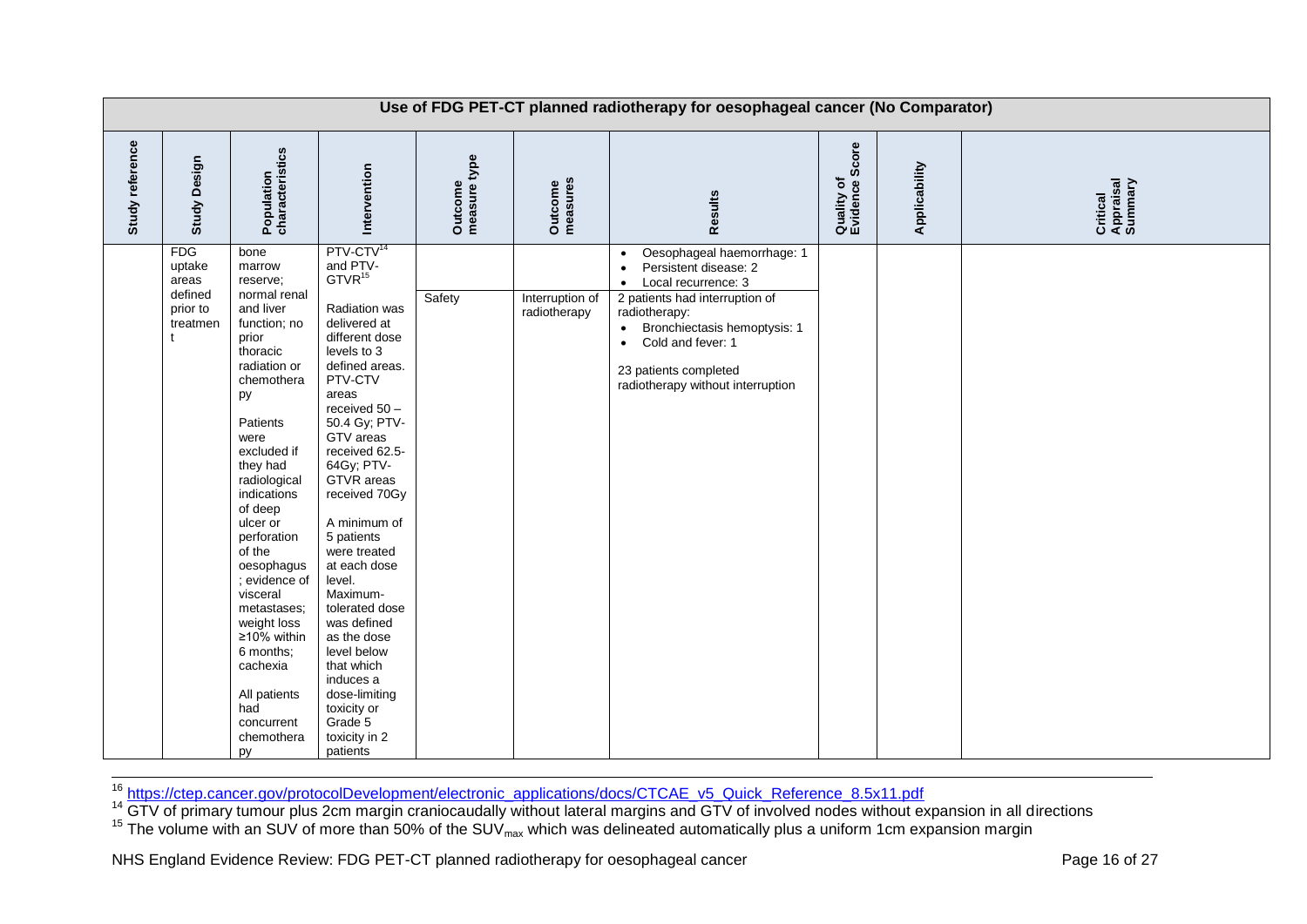|                                             | Use of FDG PET-CT planned radiotherapy for oesophageal cancer (No Comparator)                                                                                                                                                               |                                                                                                                                                                                                                                                                                                               |                                                                                                                                                                                                                                                                                                                                                             |                                                                                     |                                                                                     |                                                                                                                                                                                                                                                                                                                                                                                                                                                                                                                                                                                                                                     |                              |               |                                                                                                                                                                                                                                                                                                                                                                                                                                                                                                                                                                                                                                                                                                                                                                                                                                                                                                                                 |  |
|---------------------------------------------|---------------------------------------------------------------------------------------------------------------------------------------------------------------------------------------------------------------------------------------------|---------------------------------------------------------------------------------------------------------------------------------------------------------------------------------------------------------------------------------------------------------------------------------------------------------------|-------------------------------------------------------------------------------------------------------------------------------------------------------------------------------------------------------------------------------------------------------------------------------------------------------------------------------------------------------------|-------------------------------------------------------------------------------------|-------------------------------------------------------------------------------------|-------------------------------------------------------------------------------------------------------------------------------------------------------------------------------------------------------------------------------------------------------------------------------------------------------------------------------------------------------------------------------------------------------------------------------------------------------------------------------------------------------------------------------------------------------------------------------------------------------------------------------------|------------------------------|---------------|---------------------------------------------------------------------------------------------------------------------------------------------------------------------------------------------------------------------------------------------------------------------------------------------------------------------------------------------------------------------------------------------------------------------------------------------------------------------------------------------------------------------------------------------------------------------------------------------------------------------------------------------------------------------------------------------------------------------------------------------------------------------------------------------------------------------------------------------------------------------------------------------------------------------------------|--|
| Study reference                             | Design<br>Study                                                                                                                                                                                                                             | Population<br>characteristics                                                                                                                                                                                                                                                                                 | Intervention                                                                                                                                                                                                                                                                                                                                                | Outcome<br>measure type                                                             | Outcome<br>measures                                                                 | Results                                                                                                                                                                                                                                                                                                                                                                                                                                                                                                                                                                                                                             | Quality of<br>Evidence Score | Applicability | Critical<br>Appraisal<br>Summary                                                                                                                                                                                                                                                                                                                                                                                                                                                                                                                                                                                                                                                                                                                                                                                                                                                                                                |  |
| Lertbut<br>sayanu<br>kul et<br>al<br>(2013) | $P1 -$<br>Prospect<br>ive<br>cohort<br>study<br><b>Patients</b><br>recruited<br>between<br>August<br>2009<br>and July<br>2010 at<br>1 centre<br>in<br>Thailand<br>The aim<br>of this<br>study<br>was to<br>determin<br>e if PET-<br>CT as a | Patients with<br>potentially<br>curable,<br>locally<br>advanced<br>oesophagea<br>I cancer<br>Inclusion<br>criteria<br>included:<br>clinical<br>stage I to<br>IVa disease:<br>age 15 to 75<br>years;<br><b>ECOG</b><br>performance<br>status $0-1$ ;<br>adequate<br>bone<br>marrow<br>reserve;<br>normal renal | Median follow-<br>up 8.9 months<br>(range 2.3 to<br>20.7)<br>$n = 17$<br>All patients<br>had an FDG<br>PET-CT scan<br>for<br>radiotherapy<br>planning with<br>arms<br>positioned<br>above the<br>head<br>(treatment<br>position)<br>GTV was<br>delineated<br>using all<br>information<br>from<br>oesophagoga<br>stroduodenos<br>copy reports,<br>PET and CT | Clinical<br>effectiveness<br>Clinical<br>effectiveness<br>Clinical<br>effectiveness | Treatment<br>response<br>Patterns of<br>treatment<br>failure<br>Overall<br>survival | For 7 patients who underwent<br>surgery pathologic response to<br>neo-adjuvant chemoradiotherapy<br>was:<br>Complete response (absence<br>$\bullet$<br>of any residual viable tumour<br>cells on histological<br>examination): 4 (57%)<br>Microscopic residual disease<br>(residual tumour <10%): 2<br>(29%)<br>Macroscopic residual disease<br>(residual disease >10%): 1<br>(14% )<br>5 of 14 surviving patients relapsed<br>post-treatment<br>Regional: 1<br>$\bullet$<br>Distant metastases: 4<br>$\bullet$<br>1-year overall survival: 87%<br>Median overall survival was 14<br>months in patients who did not<br>have surgery | 6                            | <b>Direct</b> | This uncontrolled prospective study had a small<br>sample size and a short follow-up period<br>An FDG PET-CT planning scan was used to plan<br>treatment<br>Results relating to surgical outcomes are not<br>reproduced here<br>Adverse effects were graded using the National<br>Cancer Institute Common Terminology Criteria for<br>Adverse Events <sup>16</sup> . This has 5 grades: grade 1 'mild';<br>grade 2 'moderate', grade 3 'severe or medically<br>significant but not immediately life-threatening; grade<br>4'life-threatening consequences'; grade 5 'death'<br>The authors did not include confidence intervals or<br>other measure of the precision of the results<br>The prospective design of the study reduces the<br>possibility of selection bias in the study population.<br>Patients were recruited from 1 centre over a 12-<br>month period which reduces the risk of bias from<br>differing practices |  |
|                                             | tool to<br>delineate<br>tumour<br>extent<br>with                                                                                                                                                                                            | function<br>Patients with<br>documented<br>distant                                                                                                                                                                                                                                                            | with contrast<br>images<br>High risk PTV<br>and low risk                                                                                                                                                                                                                                                                                                    | Clinical<br>effectiveness                                                           | Event-free<br>survival                                                              | Median survival time was not<br>reached for surgical patients<br>1-year event-free survival: 59%<br>Median event-free survival was                                                                                                                                                                                                                                                                                                                                                                                                                                                                                                  |                              |               |                                                                                                                                                                                                                                                                                                                                                                                                                                                                                                                                                                                                                                                                                                                                                                                                                                                                                                                                 |  |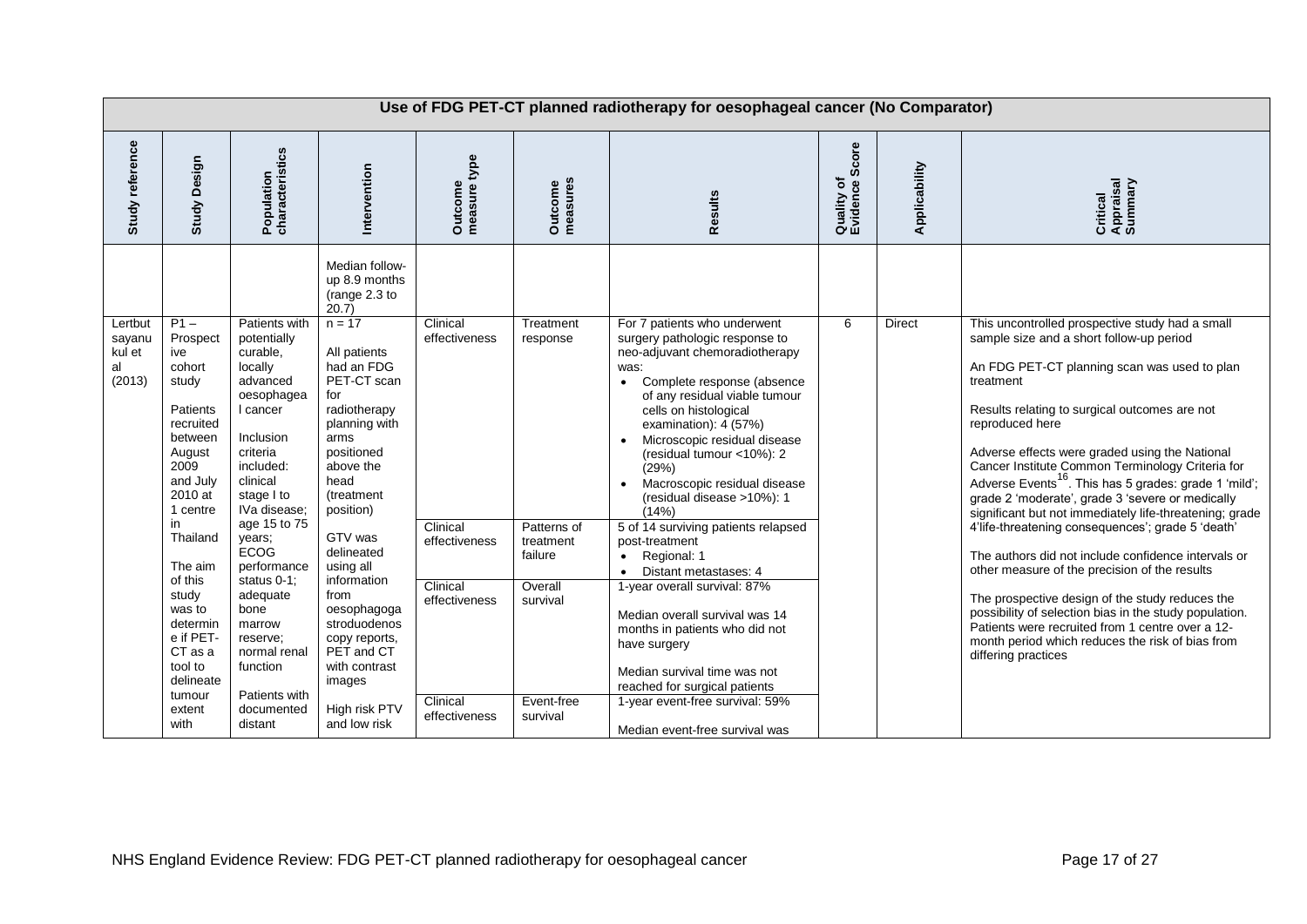|                 |                                                                                                                                              |                                                                                                                           |                                                                                                                                                                                                                                                                                                                                                                                                                                                       |                                     |                                             | Use of FDG PET-CT planned radiotherapy for oesophageal cancer (No Comparator)                                                                                                                                                                                                                                                                                                                                                                                                                                                                                                                                                                                                                                                                                                                                                                                                                                                                                                                    |                              |               |                                  |
|-----------------|----------------------------------------------------------------------------------------------------------------------------------------------|---------------------------------------------------------------------------------------------------------------------------|-------------------------------------------------------------------------------------------------------------------------------------------------------------------------------------------------------------------------------------------------------------------------------------------------------------------------------------------------------------------------------------------------------------------------------------------------------|-------------------------------------|---------------------------------------------|--------------------------------------------------------------------------------------------------------------------------------------------------------------------------------------------------------------------------------------------------------------------------------------------------------------------------------------------------------------------------------------------------------------------------------------------------------------------------------------------------------------------------------------------------------------------------------------------------------------------------------------------------------------------------------------------------------------------------------------------------------------------------------------------------------------------------------------------------------------------------------------------------------------------------------------------------------------------------------------------------|------------------------------|---------------|----------------------------------|
| Study reference | Study Design                                                                                                                                 | Population<br>characteristics                                                                                             | Intervention                                                                                                                                                                                                                                                                                                                                                                                                                                          | Outcome<br>measure type             | Outcome<br>measures                         | Results                                                                                                                                                                                                                                                                                                                                                                                                                                                                                                                                                                                                                                                                                                                                                                                                                                                                                                                                                                                          | Quality of<br>Evidence Score | Applicability | Critical<br>Appraisal<br>Summary |
|                 | IMRT <sup>17</sup><br>to<br>conform<br>the<br>maximu<br>m dose<br>to target<br>volumes<br>would<br>result in<br>better<br>tumour<br>response | metastases<br>were<br>excluded<br>All patients<br>had<br>concurrent<br>chemothera<br>py<br>41%<br>patients had<br>surgery | PTV were<br>calculated $18$<br>Patients<br>received IMRT<br>to the primary<br>tumour site<br>and pathologic<br>lymph nodes<br>to a planned<br>64Gy in 30<br>fractions using<br>a<br>simultaneous<br>integrated<br>boost<br>technique, 5<br>days per week<br>High risk PTV<br>areas were<br>treated to<br>64Gy and low<br>risk PTV to<br>54Gy<br>3 months after<br>chemoradioth<br>erapy,<br>patients were<br>re-evaluated<br>with PET-CT<br>to assess | Clinical<br>effectiveness<br>Safety | Metabolic<br>response<br>Adverse<br>effects | 15.5 months<br>Metabolic response was assessed<br>in 15 patients who received a $2nd$<br>PET-CT after treatment<br>All patients had a partial response<br>to therapy with a mean percent<br>$SUVmax$ reduction: 61.7% (range<br>36.5 to 82.3)<br>Acute ≥grade 3 adverse effects:<br>Leucopenia: 10 (59%)<br>$\bullet$<br>Vomiting: 4 (24%)<br>$\bullet$<br>Pulmonary toxicity: 2 (12%)<br>$\bullet$<br>Dysphagia: 2 (12%)<br>$\bullet$<br>Weight loss: 2 (12%)<br>$\bullet$<br>Cardiovascular toxicity: 1<br>$\bullet$<br>(6%)<br>1 patient died from oesophageal<br>fistula 186 days after 1 <sup>st</sup> day of<br>radiation<br>Grade 1-2 adverse effects:<br>Anaemia: 17 (100%)<br>$\bullet$<br>Platelet decrease: 17 (100%)<br>$\bullet$<br>Cardiovascular toxicity: 16<br>$\bullet$<br>(94%)<br>Dysphagia: 15 (88%)<br>$\bullet$<br>Pulmonary toxicity: 15 (88%)<br>$\bullet$<br>Weight loss: 15 (88%)<br>$\bullet$<br>Vomiting: 13 (76%)<br>$\bullet$<br>Leucopenia: 7 (41%)<br>$\bullet$ |                              |               |                                  |

 $\overline{\phantom{a}}$ <sup>17</sup> Intensity modulated radiotherapy (IMRT) is used to administer patients the maximum dose while keeping dose to the surrounding tissues at a minimum (Lertbutsayanukul et al 2013)

<sup>&</sup>lt;sup>18</sup> High risk PTV applied a lateral margin of 1cm and a longitudinal margin of 3cm to the GTV. Low risk PTV applied a lateral margin of 1.5cm and a longitudinal margin of 5cm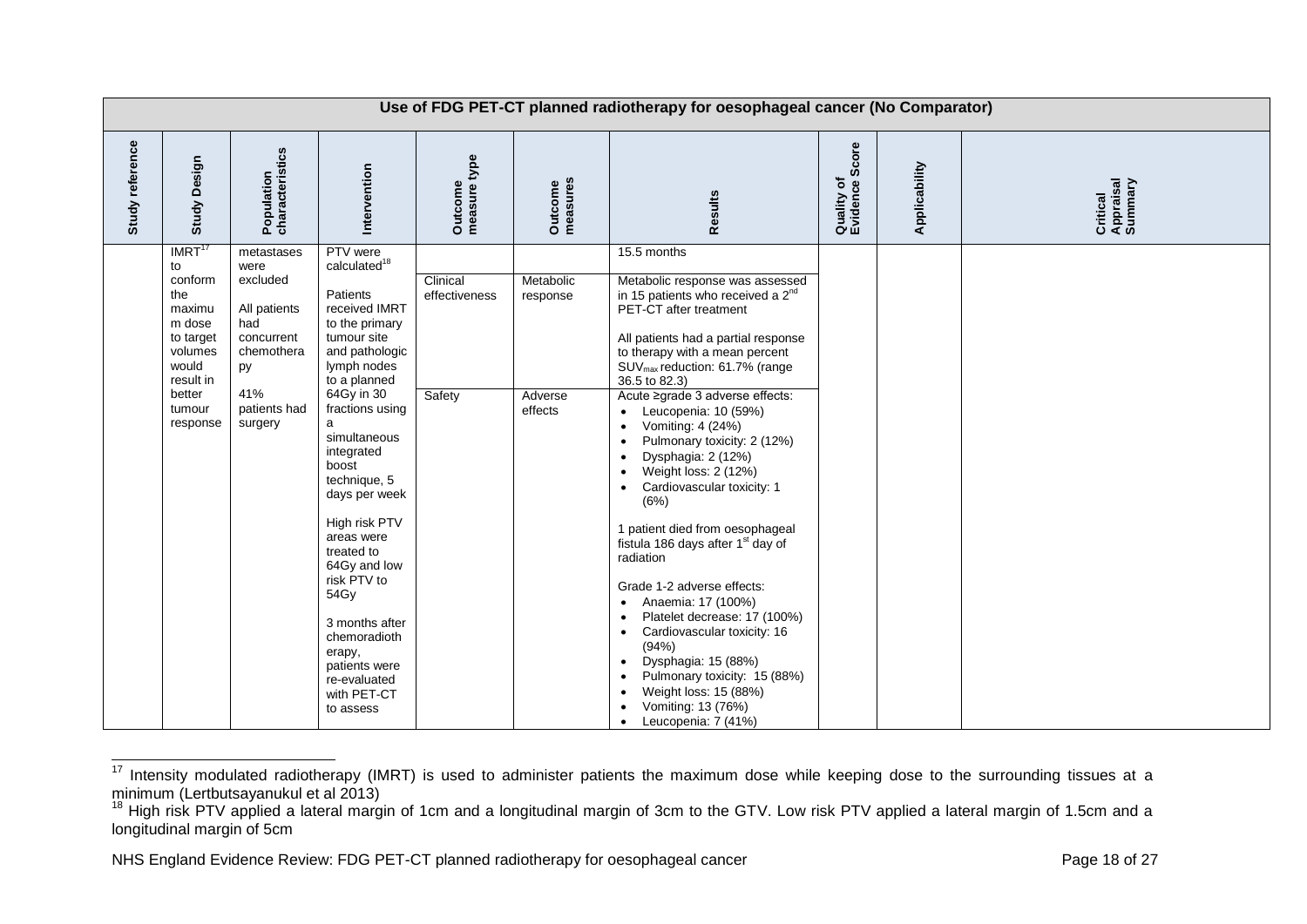|                           | Use of FDG PET-CT planned radiotherapy for oesophageal cancer (No Comparator) |                                             |                                                                                    |                           |                                       |                                                                                                                                                                                                                                             |                                        |               |                                  |  |  |  |
|---------------------------|-------------------------------------------------------------------------------|---------------------------------------------|------------------------------------------------------------------------------------|---------------------------|---------------------------------------|---------------------------------------------------------------------------------------------------------------------------------------------------------------------------------------------------------------------------------------------|----------------------------------------|---------------|----------------------------------|--|--|--|
| ၛ<br>កា<br>refei<br>Study | Design<br>Study                                                               | ristics<br><b>Population</b><br>characteris | ntion                                                                              | pek<br>Outcome<br>measure | measures<br><b>Outcome</b>            | $\alpha$                                                                                                                                                                                                                                    | Ŏ,<br>۴ō<br>ပ္ပိ<br>Quality<br>Evideno | Applicability | Critical<br>Appraisal<br>Summary |  |  |  |
|                           |                                                                               |                                             | therapeutic<br>response<br>Median follow-<br>up 12 months<br>(range 4 to<br>(25.8) | Safety                    | Dose to<br>critical normal<br>tissues | Percentage of normal lung<br>receiving a total dose of 20Gy:<br>26%<br>Percentage of normal lung tissue<br>receiving a total dose of 10Gy:<br>48%<br>Average maximum dose to the<br>spinal cord: 40.6Gy<br>Median dose to the heart: 30.8Gy |                                        |               |                                  |  |  |  |

CI – Confidence Interval; CT – Computed Tomography; CTV – Clinical Target Volume; ECOG – Eastern Cooperative Oncology Group; FDG- 18F Fluoro-deoxyglucose; GTV – Gross Tumour Volume; GTVR –Gross Tumour Volume at Risk; Gy – Gray; IMRT – Intensity Modulated Radiotherapy; PET - Positron Emission Tomography; PTV- planning target volume; SUV – Standard Uptake Value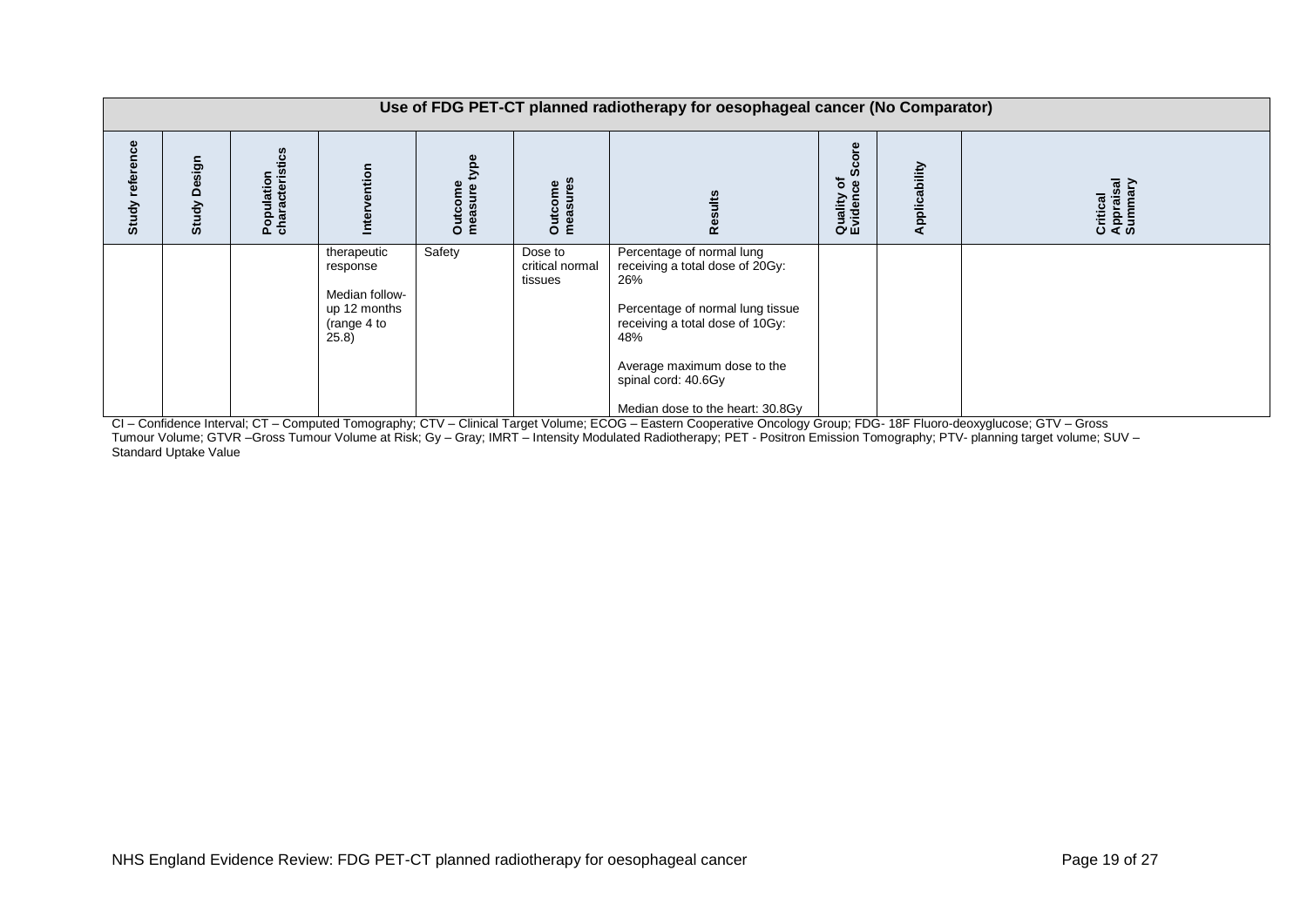## **8 Grade of Evidence Table**

For abbreviations see list after each table

<span id="page-19-0"></span>

|                                |               |                                            |                      |                             | Use of FDG PET-CT planned radiotherapy for oesophageal cancer (No Comparator)                                                                                                                                                                                                                                                                                                                                                                                                                                                                                                                                                                                                                                                                                                           |
|--------------------------------|---------------|--------------------------------------------|----------------------|-----------------------------|-----------------------------------------------------------------------------------------------------------------------------------------------------------------------------------------------------------------------------------------------------------------------------------------------------------------------------------------------------------------------------------------------------------------------------------------------------------------------------------------------------------------------------------------------------------------------------------------------------------------------------------------------------------------------------------------------------------------------------------------------------------------------------------------|
| <b>Outcome Measure</b>         | Reference     | <b>Quality of Evidence</b><br><b>Score</b> | <b>Applicability</b> | Grade of<br><b>Evidence</b> | <b>Interpretation of Evidence</b>                                                                                                                                                                                                                                                                                                                                                                                                                                                                                                                                                                                                                                                                                                                                                       |
| Assessment of<br>tumour length | Ng et al 2017 | ี                                          | <b>Direct</b>        | C                           | Gross tumour volume (GTV) was contoured using a planning CT scan and a planning FDG<br>PET-CT scan. The GTV determined by FDG PET-CT was assumed to represent the true<br>extent of disease. Both over and under-estimates of the cranial and caudal extent of the<br>tumour using CT compared with PET-CT were reported. Overestimation of GTV may result<br>in radiotherapy being delivered to a greater area than necessary. Underestimation of GTV<br>may result in insufficient coverage of the treatment area.                                                                                                                                                                                                                                                                    |
|                                |               |                                            |                      |                             | Ng et al (2017) reported GTV based on planning scans using CT and PET-CT for 38<br>patients. Compared to PET-CT, GTV planned using CT overestimated the cranial extent of<br>the tumour in 29% of cases and overestimated the caudal extent of the tumour in 50% of<br>cases. The median overestimate in the cranial extent was 1.28cm (range 0.33 to 3.40).<br>The median overestimate in the caudal extent was 0.66cm (range 0.3 to 5.52). Compared<br>to PET-CT, GTV planned using CT underestimated the cranial extent of the tumour in 36%<br>of cases and underestimated the caudal extent in 26% of cases. The median<br>underestimate in the cranial extent was 1.14cm (range 0.3 to 2.85) and the median<br>underestimate in the caudal extent was 1.03cm (range 0.4 to 4.25). |
|                                |               |                                            |                      |                             | A different GTV area was contoured using the two planning scans. The findings suggested<br>that planning based on CT scan alone would have missed tumour in some cases and<br>delivered treatment to a wider area than was necessary in others. In this study the FDG<br>PET-CT was a combined diagnostic and planning scan. The PET-CT scan only was used<br>to determine the subsequent radiotherapy so no comparison with outcomes for<br>radiotherapy planned without PET-CT was available and adverse effects were not<br>reported.                                                                                                                                                                                                                                                |
|                                |               |                                            |                      |                             | This uncontrolled prospective study had a small sample size $(n=41)$ with patients recruited<br>from an unknown number of centres over a 5-year period and planning analysis available<br>for 38 patients who completed PET-CT. The lack of comparator for treatment outcomes<br>limits the strength of the conclusions that can be drawn.                                                                                                                                                                                                                                                                                                                                                                                                                                              |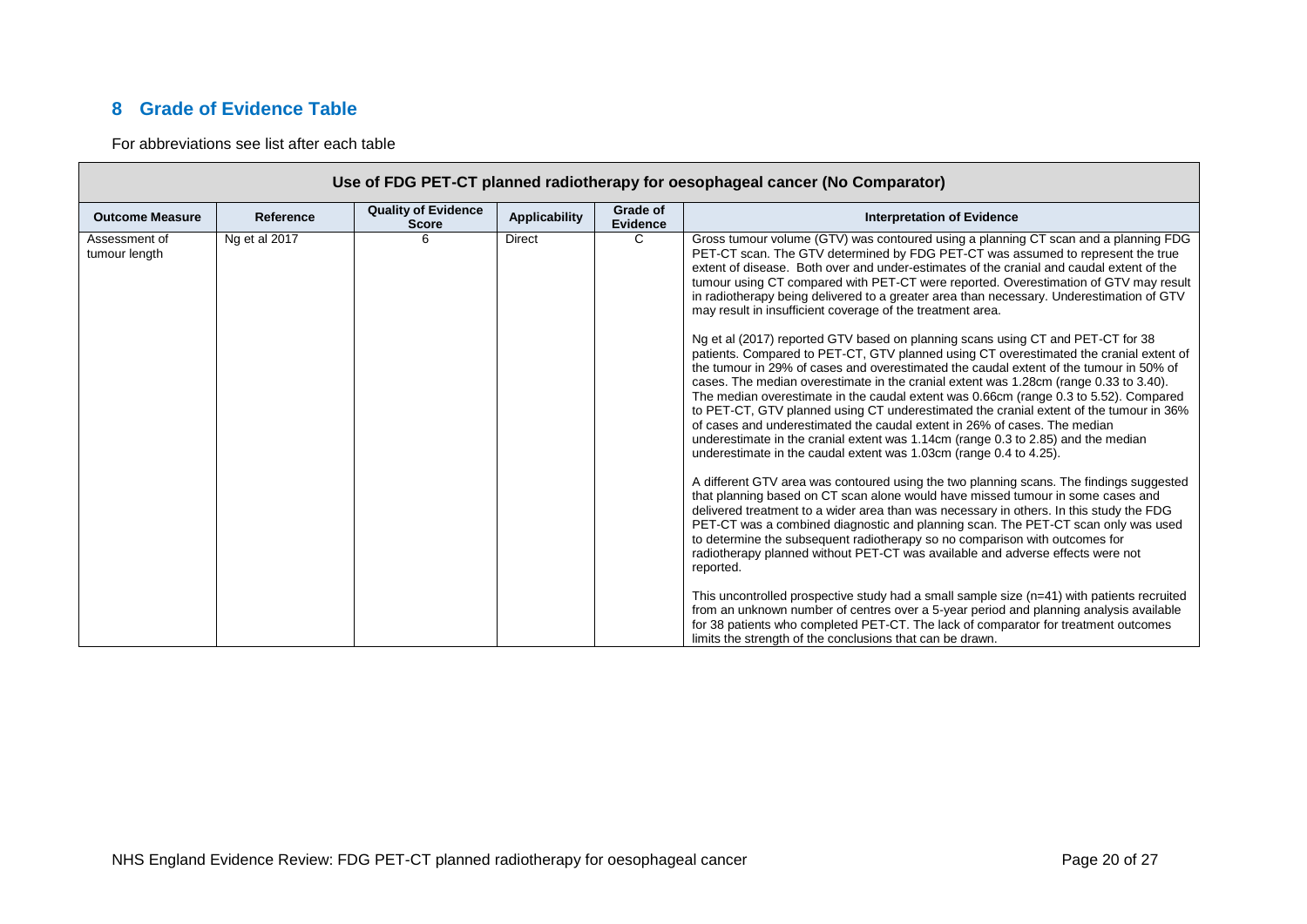|                                  | Use of FDG PET-CT planned radiotherapy for oesophageal cancer (No Comparator) |                                            |                      |                      |                                                                                                                                                                                                                                                                                                                                                                                                                                                                                                                                                                                                                                                                                                                                                                                                                                           |  |  |  |  |  |  |  |
|----------------------------------|-------------------------------------------------------------------------------|--------------------------------------------|----------------------|----------------------|-------------------------------------------------------------------------------------------------------------------------------------------------------------------------------------------------------------------------------------------------------------------------------------------------------------------------------------------------------------------------------------------------------------------------------------------------------------------------------------------------------------------------------------------------------------------------------------------------------------------------------------------------------------------------------------------------------------------------------------------------------------------------------------------------------------------------------------------|--|--|--|--|--|--|--|
| <b>Outcome Measure</b>           | Reference                                                                     | <b>Quality of Evidence</b><br><b>Score</b> | <b>Applicability</b> | Grade of<br>Evidence | <b>Interpretation of Evidence</b>                                                                                                                                                                                                                                                                                                                                                                                                                                                                                                                                                                                                                                                                                                                                                                                                         |  |  |  |  |  |  |  |
| Comparison of<br>treatment plans | Ng et al 2017                                                                 | 6                                          | <b>Direct</b>        | C                    | Gross tumour volume (GTV) was contoured using a planning CT scan and a planning<br>PET-CT scan. Planning target volume (PTV) was defined as GTV plus 1cm volumetric<br>margin. A grade 1 geographic miss was defined as any PET-avid disease not included in<br>the CT PTV. A grade 2 geographic miss was defined as <95% of the PET PTV receiving at<br>least 95% of the prescription dose based on planning with CT data alone.                                                                                                                                                                                                                                                                                                                                                                                                         |  |  |  |  |  |  |  |
|                                  |                                                                               |                                            |                      |                      | Ng et al (2017) reported GTV based on planning scans using CT and PET-CT for 38<br>patients. GTV determined by PET-CT was not included in GTV determined by CT in 29<br>patients (76%, median percentage volume excluded 17%, range 1 to 100). Grade 1<br>geographic misses occurred in 5 patients (13%) and grade 2 geographic misses occurred<br>in 8 patients (21%). For the grade 1 misses the median percentage volume of PET-avid<br>disease excluded was 6% (range 2 to 92). For the grade 2 misses the median percentage<br>volume of PET PTV receiving ≥95% prescription dose was 82% (range 63 to 92). The<br>study authors reported that there would have been no clinically significant differences in<br>radiation dose to the lungs, liver and spinal cord between CT and PET-CT treatment plans<br>(figures not reported). |  |  |  |  |  |  |  |
|                                  |                                                                               |                                            |                      |                      | It was assumed that the PET-CT represented the true extent of disease. GTV determined<br>by CT scan would have missed GTV determined by PET-CT for approximately three<br>quarters of patients. In this study the FDG PET-CT was a combined diagnostic and<br>planning scan. The PET-CT scan only was used to determine the subsequent radiotherapy<br>so no comparison with outcomes for radiotherapy planned without PET-CT was available<br>and adverse effects were not reported.                                                                                                                                                                                                                                                                                                                                                     |  |  |  |  |  |  |  |
|                                  |                                                                               |                                            |                      |                      | This uncontrolled prospective study had a small sample size (n=41) with patients recruited<br>from an unknown number of centres over a 5-year period and planning analysis available<br>for 38 patients who completed PET-CT. The lack of comparator for treatment outcomes<br>limits the strength of the conclusions that can be drawn.                                                                                                                                                                                                                                                                                                                                                                                                                                                                                                  |  |  |  |  |  |  |  |
| Treatment response               | Ng et al 2017                                                                 | 6                                          | Direct               | B                    | In the study with the larger sample size (Ng et al 2017), treatment response was presented                                                                                                                                                                                                                                                                                                                                                                                                                                                                                                                                                                                                                                                                                                                                                |  |  |  |  |  |  |  |
|                                  | Lertbutsayanukul et<br>al 2013                                                | 6                                          | <b>Direct</b>        |                      | as 4 categories: clinical complete response, partial response, stable disease and<br>progressive disease. No further definition of these categories was provided.                                                                                                                                                                                                                                                                                                                                                                                                                                                                                                                                                                                                                                                                         |  |  |  |  |  |  |  |
|                                  |                                                                               |                                            |                      |                      | For 36 patients, assessed 3-months after completion of radiotherapy a clinical complete<br>response was observed for 18 (50%, 95%Cl 34 to 66); a partial response for 14 (39%,<br>95%Cl 25 to 55); stable disease for 3 (8%) and progressive disease for 1 (3%).<br>Confidence intervals were not reported for stable disease and progressive disease.                                                                                                                                                                                                                                                                                                                                                                                                                                                                                    |  |  |  |  |  |  |  |
|                                  |                                                                               |                                            |                      |                      | A complete or partial response was seen in 89% of patients assessed, with only 1 patient<br>showing progressive disease. Data was missing from 2 patients due to refusal of follow-up<br>$(n=1)$ and death prior to response assessment $(n=1)$ .                                                                                                                                                                                                                                                                                                                                                                                                                                                                                                                                                                                         |  |  |  |  |  |  |  |
|                                  |                                                                               |                                            |                      |                      | This uncontrolled prospective study had a small sample size (n=41) with patients recruited<br>from an unknown number of centres over a 5-year period and clinical analysis available for<br>38 patients who commenced radiotherapy. The lack of comparator limits the strength of<br>the conclusions that can be drawn.                                                                                                                                                                                                                                                                                                                                                                                                                                                                                                                   |  |  |  |  |  |  |  |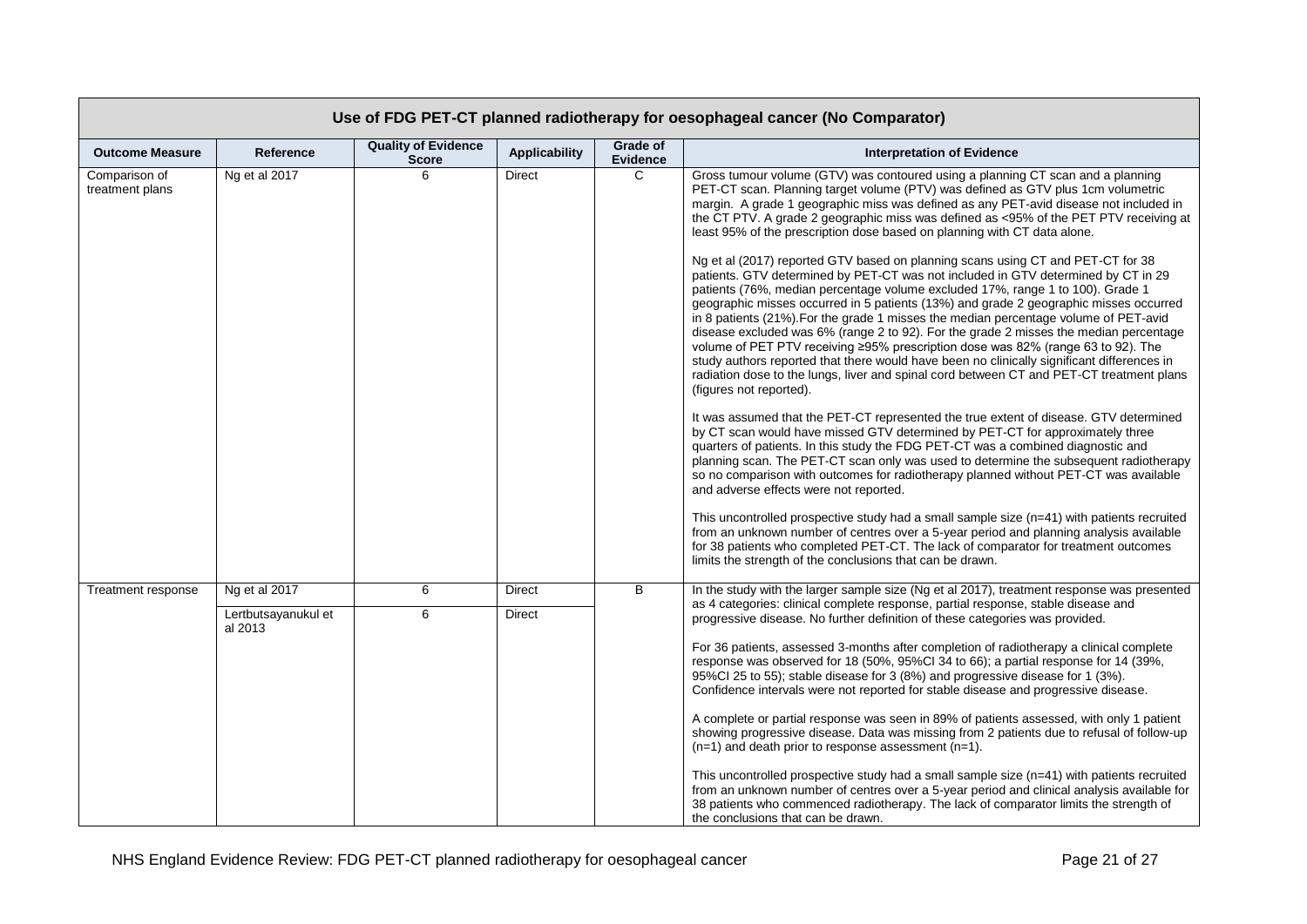|                                  | Use of FDG PET-CT planned radiotherapy for oesophageal cancer (No Comparator) |                                            |                      |                      |                                                                                                                                                                                                                                                                                                                                                                                |  |  |  |  |  |  |  |
|----------------------------------|-------------------------------------------------------------------------------|--------------------------------------------|----------------------|----------------------|--------------------------------------------------------------------------------------------------------------------------------------------------------------------------------------------------------------------------------------------------------------------------------------------------------------------------------------------------------------------------------|--|--|--|--|--|--|--|
| <b>Outcome Measure</b>           | <b>Reference</b>                                                              | <b>Quality of Evidence</b><br><b>Score</b> | <b>Applicability</b> | Grade of<br>Evidence | <b>Interpretation of Evidence</b>                                                                                                                                                                                                                                                                                                                                              |  |  |  |  |  |  |  |
| Patterns of treatment<br>failure | Ng et al 2017                                                                 | 6                                          | Direct               | B                    | In the study with the larger sample size (Ng et al 2017), loco-regional failures were defined<br>as a failure at the primary site and/or regional node and were within the radiation treatment                                                                                                                                                                                 |  |  |  |  |  |  |  |
|                                  | Lertbutsayanukul et<br>al 2013                                                | 6                                          | <b>Direct</b>        |                      | field. Distant failure was considered a censoring event.                                                                                                                                                                                                                                                                                                                       |  |  |  |  |  |  |  |
|                                  |                                                                               |                                            |                      |                      | 21 patients relapsed post-treatment (55%). Local and/or regional failures only were<br>observed in 7 patients. A combination of local, regional and/or distant failures were<br>observed in 4 patients. Distant failure only was observed in 10 patients.                                                                                                                      |  |  |  |  |  |  |  |
|                                  |                                                                               |                                            |                      |                      | The median follow-up in this study was 4 years (range 2.7 to 6.8). Some loco-regional<br>failure (within the radiation treatment field) occurred in 11 patients; 29% of the 38 patients<br>treated with radiotherapy. Without a comparator for treatment planned using a different<br>scanning method it is difficult to interpret the clinical significance of this result.   |  |  |  |  |  |  |  |
|                                  |                                                                               |                                            |                      |                      | This uncontrolled prospective study had a small sample size (n=41) with patients recruited<br>from an unknown number of centres over a 5-year period and clinical analysis available for<br>38 patients who commenced radiotherapy. The lack of comparator limits the strength of<br>the conclusions that can be drawn.                                                        |  |  |  |  |  |  |  |
| Overall survival                 | Ng et al 2017                                                                 | 6                                          | <b>Direct</b>        | B                    | Overall survival was measured from the end of radiotherapy to the date of death.                                                                                                                                                                                                                                                                                               |  |  |  |  |  |  |  |
|                                  | Lertbutsayanukul et<br>al 2013                                                | 6                                          | Direct               |                      | In the study with the larger sample size and longest median follow-up (Ng et al 2017), 4-<br>year overall survival was 37% (95%Cl 24 to 57). One-year survival (76%, 95%Cl 64 to 91),                                                                                                                                                                                          |  |  |  |  |  |  |  |
|                                  | Yu et al 2015                                                                 | 5                                          | Direct               |                      | 2-year survival (57%, 95%Cl 43 to 76) and 3-year survival (40%, 95%Cl 26 to 60) were<br>also reported.                                                                                                                                                                                                                                                                         |  |  |  |  |  |  |  |
|                                  |                                                                               |                                            |                      |                      | The median follow-up in this study was 4 years (range 2.7 to 6.8). A 4-year overall survival<br>of 37% could be considered within the context of the poor prognosis for oesophageal<br>cancer (published 5-year survival rate 15%, Cancer Research UK). However, the<br>confidence intervals around the overall survival rates are wide, reducing confidence in the<br>result. |  |  |  |  |  |  |  |
|                                  |                                                                               |                                            |                      |                      | This uncontrolled prospective study had a small sample size (n=41) with patients recruited<br>from an unknown number of centres over a 5-year period and clinical analysis available for<br>38 patients who commenced radiotherapy. The lack of comparator limits the strength of<br>the conclusions that can be drawn.                                                        |  |  |  |  |  |  |  |
| Relapse free survival            | Ng et al 2017                                                                 | 6                                          | Direct               | C                    | Relapse free survival was measured from the end of radiotherapy to the date of first<br>relapse (any site) or date of death for patients that did not relapse.                                                                                                                                                                                                                 |  |  |  |  |  |  |  |
|                                  |                                                                               |                                            |                      |                      | In Ng et al (2017) 4-year relapse free survival was 30% (95%CI 18 to 49). One-year<br>relapse free survival (58%, 95%Cl 44 to 76), 2-year relapse free survival (39%, 95%Cl 26<br>to 58) and 3-year relapse free survival (33%, 95%Cl 21 to 52) were also reported.                                                                                                            |  |  |  |  |  |  |  |
|                                  |                                                                               |                                            |                      |                      | The median follow-up in this study was 4 years (range 2.7 to 6.8). Approximately one third<br>of patients survived 4 years without some form of relapse at any site. The confidence<br>intervals around the relapse free survival rates are wide, reducing confidence in the result.                                                                                           |  |  |  |  |  |  |  |
|                                  |                                                                               |                                            |                      |                      | This uncontrolled prospective study had a small sample size (n=41) with patients recruited                                                                                                                                                                                                                                                                                     |  |  |  |  |  |  |  |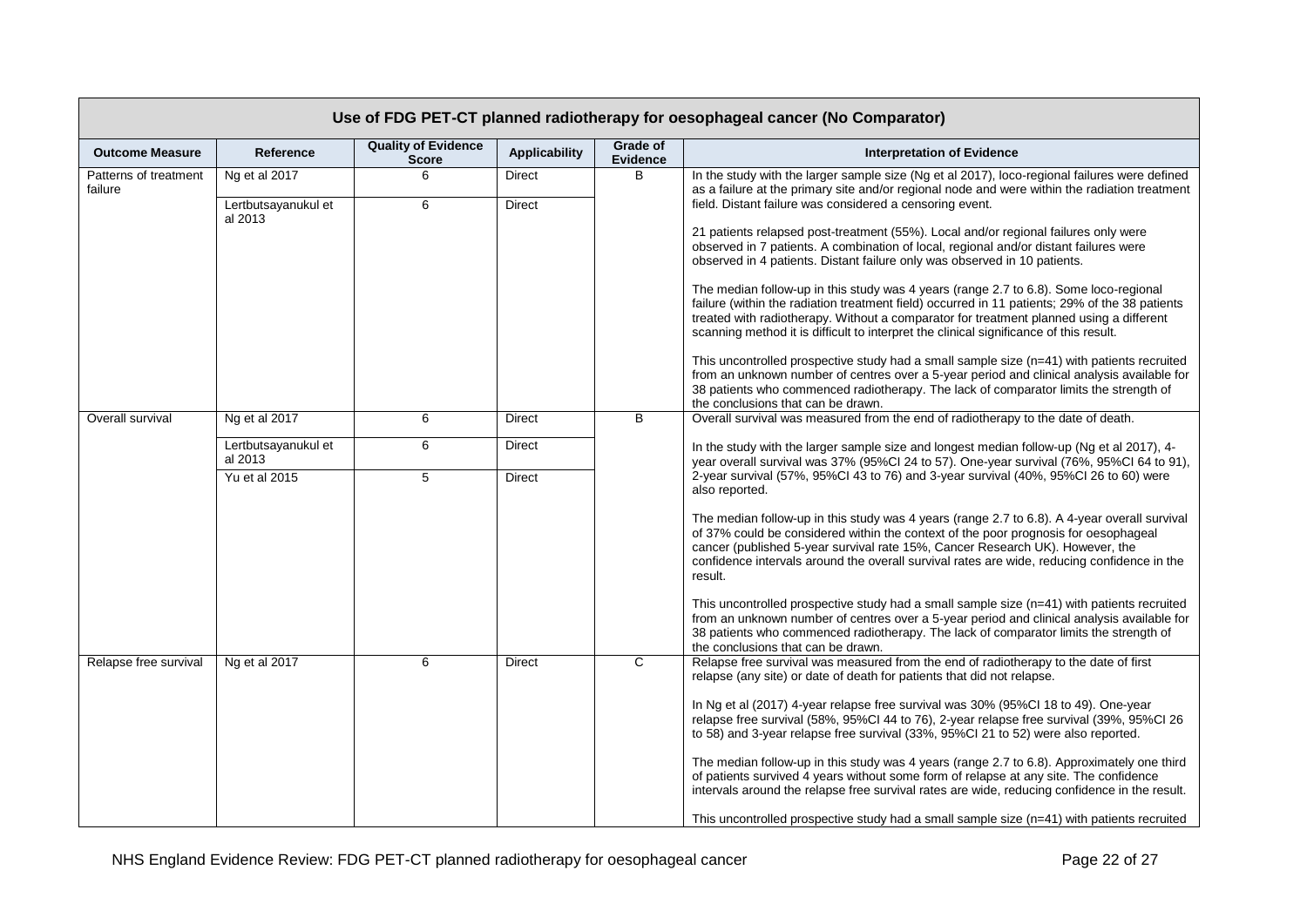| Use of FDG PET-CT planned radiotherapy for oesophageal cancer (No Comparator) |                                |                                            |                      |                      |                                                                                                                                                                                                                                                                                                                                                                                                                                                                           |  |  |
|-------------------------------------------------------------------------------|--------------------------------|--------------------------------------------|----------------------|----------------------|---------------------------------------------------------------------------------------------------------------------------------------------------------------------------------------------------------------------------------------------------------------------------------------------------------------------------------------------------------------------------------------------------------------------------------------------------------------------------|--|--|
| <b>Outcome Measure</b>                                                        | Reference                      | <b>Quality of Evidence</b><br><b>Score</b> | <b>Applicability</b> | Grade of<br>Evidence | <b>Interpretation of Evidence</b>                                                                                                                                                                                                                                                                                                                                                                                                                                         |  |  |
|                                                                               |                                |                                            |                      |                      | from an unknown number of centres over a 5-year period and clinical analysis available for<br>38 patients who commenced radiotherapy. The lack of comparator limits the strength of<br>the conclusions that can be drawn.                                                                                                                                                                                                                                                 |  |  |
| Loco-regional failure<br>free survival (local<br>control)                     | Ng et al 2017                  | 6                                          | <b>Direct</b>        | B                    | Loco-regional failure free survival is length of survival without recurrence at the primary<br>site and/or regional node (within the field of treatment). Loco-regional failure was<br>measured from the end of radiotherapy to the date of first loco-regional failure.                                                                                                                                                                                                  |  |  |
|                                                                               | Yu et al 2015                  | $\overline{5}$                             | <b>Direct</b>        |                      |                                                                                                                                                                                                                                                                                                                                                                                                                                                                           |  |  |
|                                                                               |                                |                                            |                      |                      | In the study with the larger sample size and longest median follow-up (Ng et al 2017), 4-<br>year loco-regional failure free survival was 65% (95%Cl 47 to 90). One-year loco-regional<br>failure free survival (86%, 95%Cl 75 to 99), 2-year loco-regional failure free survival (72%,<br>95%Cl 56 to 93) and 3-year loco-regional failure free survival (72%, 95%Cl 56 to 93) were<br>also reported.                                                                    |  |  |
|                                                                               |                                |                                            |                      |                      | The median follow-up in this study was 4 years (range 2.7 to 6.8). Approximately two-<br>thirds of patients survived 4 years without recurrence within the field of treatment. The<br>confidence intervals around the loco-regional failure free survival rates are wide, reducing<br>confidence in the result. Without a comparator for treatment planned using a different<br>method it is difficult to interpret the clinical significance of this result.             |  |  |
|                                                                               |                                |                                            |                      |                      | This uncontrolled prospective study had a small sample size (n=41) with patients recruited<br>from an unknown number of centres over a 5-year period and clinical analysis available for<br>38 patients who commenced radiotherapy. The lack of comparator limits the strength of<br>the conclusions that can be drawn.                                                                                                                                                   |  |  |
| Event-free survival<br>(progression-free<br>survival)                         | Lertbutsayanukul et<br>al 2013 | 6                                          | Direct               | B                    | Event-free survival was determined from the date of commencing radiotherapy to the date<br>of loco-regional, systemic cancer recurrence or secondary primary cancer. In patients who<br>did not have surgery, event was determined at time to tumour progression or metastases.                                                                                                                                                                                           |  |  |
|                                                                               | Yu et al 2015                  | 5                                          | Direct               |                      | In 1 study (Lertbutsayanukul et al, 2013) 1-year event-free survival was 59%, and median<br>event-free survival was 15.5 months.                                                                                                                                                                                                                                                                                                                                          |  |  |
|                                                                               |                                |                                            |                      |                      | The median follow-up in this study was 12 months (range 4 to 25.8). Without a comparator<br>for treatment planned using a different scanning method it is difficult to interpret the clinical<br>significance of this result.                                                                                                                                                                                                                                             |  |  |
|                                                                               |                                |                                            |                      |                      | This uncontrolled prospective study had a small sample size (n=17) with patients recruited<br>from 1 centre over a 12-month period. The lack of comparator limits the strength of the<br>conclusions that can be drawn.                                                                                                                                                                                                                                                   |  |  |
| Metabolic response                                                            | Lertbutsayanukul et<br>al 2013 | 6                                          | <b>Direct</b>        | $\overline{c}$       | Patients were re-evaluated 3 months after completion of chemoradiotherapy with an FDG<br>PET-CT scan to assess metabolic response. Tumours were classified as responding or<br>non-responding using Positron Emission Tomography Response Criteria in Solid Tumours<br>(PERCIST), using maximum standard uptake value <sup>19</sup> (SUV <sub>max</sub> ). The PERCIST rules define<br>when tumours in cancer patients improve, stay the same or worsen during treatment. |  |  |
|                                                                               |                                |                                            |                      |                      | Lertbutsayanukul et al (2013) assessed metabolic response in 15 patients. All patients had                                                                                                                                                                                                                                                                                                                                                                                |  |  |

<sup>&</sup>lt;sup>19</sup> Standard uptake value is the ratio of the image derived radioactivity concentration and the whole body concentration of the injected radioactivity

 $\overline{\phantom{a}}$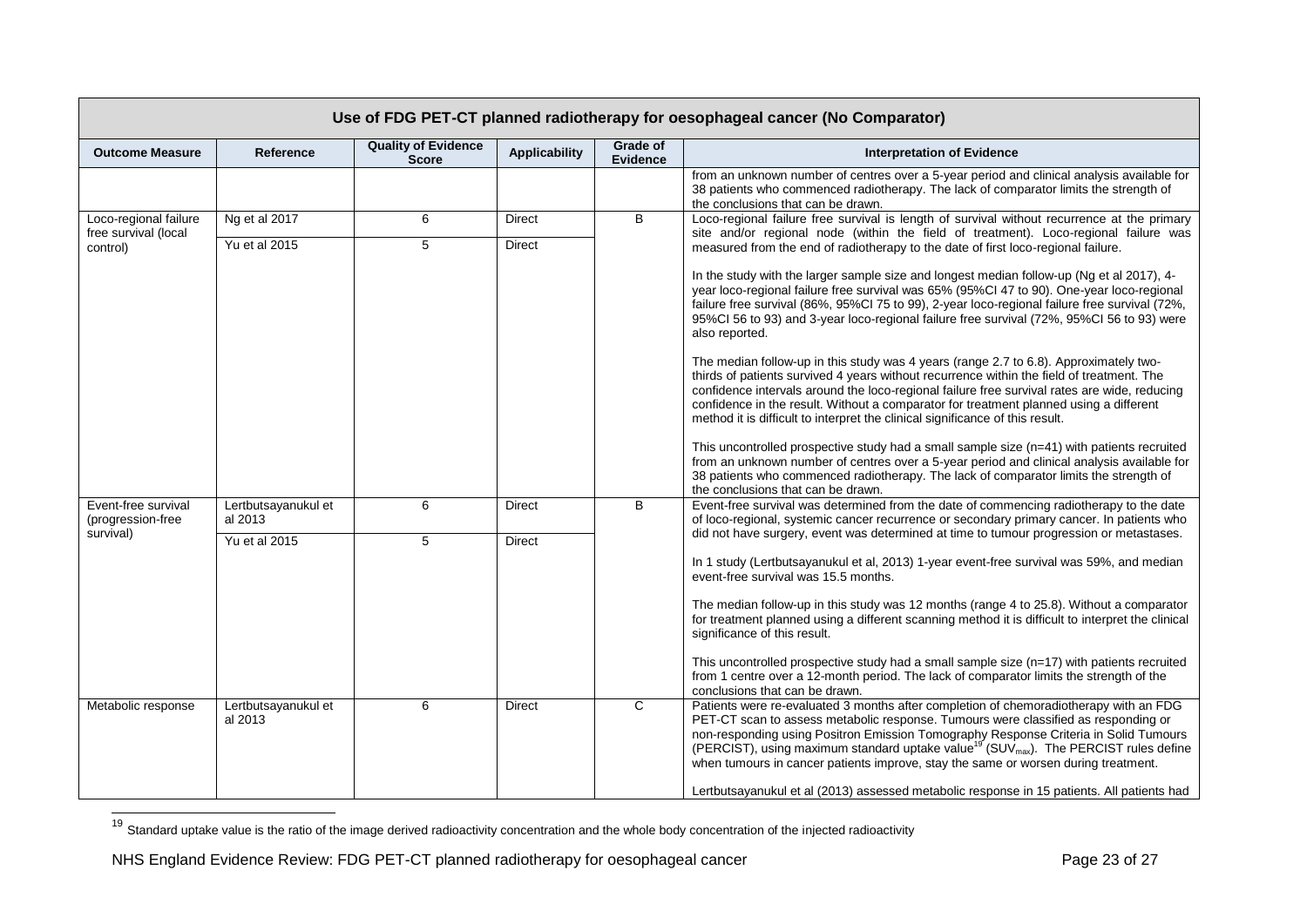| Use of FDG PET-CT planned radiotherapy for oesophageal cancer (No Comparator) |                                |                                            |                      |                                    |                                                                                                                                                                                                                                                                                                                                                                                                                                                                                                                                                                                                                                                                                                                                                                                                                                                                                                                                                                                                                                                                                                                                                                                                                                                                                                                                                                                                                                                                                                                                                                                                                                                                                                                                                                                                                                                                                |  |  |
|-------------------------------------------------------------------------------|--------------------------------|--------------------------------------------|----------------------|------------------------------------|--------------------------------------------------------------------------------------------------------------------------------------------------------------------------------------------------------------------------------------------------------------------------------------------------------------------------------------------------------------------------------------------------------------------------------------------------------------------------------------------------------------------------------------------------------------------------------------------------------------------------------------------------------------------------------------------------------------------------------------------------------------------------------------------------------------------------------------------------------------------------------------------------------------------------------------------------------------------------------------------------------------------------------------------------------------------------------------------------------------------------------------------------------------------------------------------------------------------------------------------------------------------------------------------------------------------------------------------------------------------------------------------------------------------------------------------------------------------------------------------------------------------------------------------------------------------------------------------------------------------------------------------------------------------------------------------------------------------------------------------------------------------------------------------------------------------------------------------------------------------------------|--|--|
| <b>Outcome Measure</b>                                                        | Reference                      | <b>Quality of Evidence</b><br><b>Score</b> | <b>Applicability</b> | <b>Grade of</b><br><b>Evidence</b> | <b>Interpretation of Evidence</b>                                                                                                                                                                                                                                                                                                                                                                                                                                                                                                                                                                                                                                                                                                                                                                                                                                                                                                                                                                                                                                                                                                                                                                                                                                                                                                                                                                                                                                                                                                                                                                                                                                                                                                                                                                                                                                              |  |  |
|                                                                               |                                |                                            |                      |                                    | a partial response to therapy with a mean percent SUV <sub>max</sub> reduction of 61.7% (range 36.5<br>to 82.3).<br>A reduction in measureable tumour was achieved in all patients, ranging from 36.5% to<br>82.3% reduction. The definition for a partial response to therapy also includes no new<br>lesions being identified.<br>This uncontrolled prospective study had a small sample size $(n=17)$ with patients recruited<br>from 1 centre over a 12-month period. The lack of comparator limits the strength of the<br>conclusions that can be drawn.                                                                                                                                                                                                                                                                                                                                                                                                                                                                                                                                                                                                                                                                                                                                                                                                                                                                                                                                                                                                                                                                                                                                                                                                                                                                                                                  |  |  |
| Safety                                                                        | Lertbutsayanukul et<br>al 2013 | 6                                          | <b>Direct</b>        | B                                  | Safety outcomes reported by Lertbutsayanukul et al (2013) included adverse effects, and<br>dose to critical normal tissues. Adverse effects were graded using the National Cancer<br>Institute Common Terminology Criteria for Adverse Events <sup>20</sup> . This has 5 grades: grade 1                                                                                                                                                                                                                                                                                                                                                                                                                                                                                                                                                                                                                                                                                                                                                                                                                                                                                                                                                                                                                                                                                                                                                                                                                                                                                                                                                                                                                                                                                                                                                                                       |  |  |
|                                                                               | Yu et al 2015                  | 5                                          | <b>Direct</b>        |                                    | 'mild'; grade 2 'moderate', grade 3 'severe or medically significant but not immediately life-<br>threatening; grade 4'life-threatening consequences'; grade 5 'death'.<br>Lertbutsayanukul et al (2013) reported the number of ≥grade 3 adverse events. The most<br>common was leucopenia <sup>21</sup> (59%) followed by vomiting (24%), pulmonary toxicity (12%),<br>dysphagia (12%), weight loss (12%) and cardiovascular toxicity (6%). One patient died<br>from oesophageal fistula 186 days after the 1 <sup>st</sup> day of radiation. Grade 1-2 adverse effects<br>included anaemia (100%), platelet decrease (100%), cardiovascular toxicity (94%),<br>dysphagia (88%), pulmonary toxicity (88%), weight loss (88%), vomiting (76%) and<br>leucopenia (41%). Lertbutsayanukul et al (2013) also reported the percentage of normal<br>tissue receiving radiation: 26% normal lung tissue received 20Gy; 48% of normal lung<br>tissue received 10Gy; the average maximum dose to the spinal cord was 40.6Gy and the<br>median dose to the heart was 30.8Gy.<br>High levels of grade 1-2 (mild to moderate) adverse effects were observed with all patients<br>experiencing anaemia and platelet decrease. No figure was provided for the proportion of<br>patients who experienced any grade 3 or higher adverse effect, but more than half of<br>patients experienced ≥grade 3 leucopenia. Patients in this study received 64Gy to high risk<br>areas and 54Gy to low risk areas. Without a comparator for treatment planned using a<br>different scanning method it is difficult to interpret the clinical significance of this result.<br>This uncontrolled prospective study had a small sample size $(n=17)$ with patients recruited<br>from 1 centre over a 12-month period. The lack of comparator limits the strength of the<br>conclusions that can be drawn. |  |  |

CI – Confidence Interval; CT – Computed Tomography; CTV – Clinical Target Volume; FDG- 18F Fluoro-deoxyglucose; GTV – Gross Tumour Volume; Gy – Gray; PET - Positron Emission Tomography; PTV- planning target volume; SUV – Standard Uptake Value

-

<sup>&</sup>lt;sup>20</sup> [https://ctep.cancer.gov/protocolDevelopment/electronic\\_applications/docs/CTCAE\\_v5\\_Quick\\_Reference\\_8.5x11.pdf](https://ctep.cancer.gov/protocolDevelopment/electronic_applications/docs/CTCAE_v5_Quick_Reference_8.5x11.pdf)

 $21$  A reduction in the number of white blood cells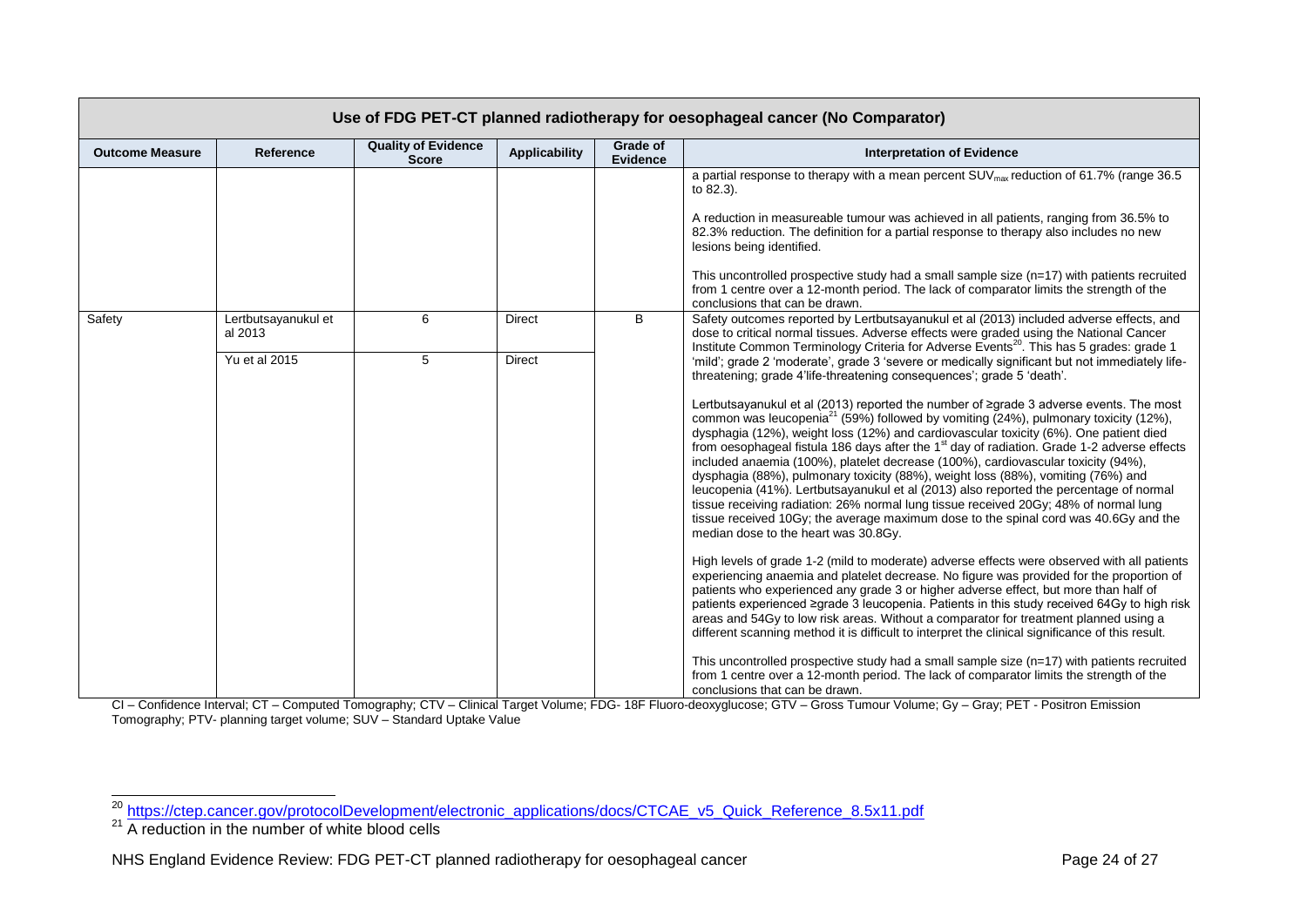# <span id="page-24-0"></span>**9 Literature Search Terms**

| <b>Search strategy</b>                                                                                                                                                                                                                                                                                                                                                              |                                                                                                                                                                                                                                                                                                                                |  |  |  |  |  |
|-------------------------------------------------------------------------------------------------------------------------------------------------------------------------------------------------------------------------------------------------------------------------------------------------------------------------------------------------------------------------------------|--------------------------------------------------------------------------------------------------------------------------------------------------------------------------------------------------------------------------------------------------------------------------------------------------------------------------------|--|--|--|--|--|
| P - Patients / Population<br>Which patients or populations of patients<br>are we interested in? How can they be<br>best described? Are there subgroups<br>that need to be considered?                                                                                                                                                                                               | All patients with confirmed oesophageal carcinoma scheduled for<br>radiotherapy or chemoradiotherapy                                                                                                                                                                                                                           |  |  |  |  |  |
| I-Intervention<br>Which intervention,<br>treatment<br>or<br>approach should be used?                                                                                                                                                                                                                                                                                                | Radiotherapy directly planned with FDG PET-CT                                                                                                                                                                                                                                                                                  |  |  |  |  |  |
| C - Comparison<br>What is/are the main alternative/s to<br>compare with the intervention being<br>considered?                                                                                                                                                                                                                                                                       | Radiotherapy without direct FDG PET-CT planning                                                                                                                                                                                                                                                                                |  |  |  |  |  |
| O - Outcomes<br>What is really important for the patient?<br>Which outcomes should be considered?<br>Examples include intermediate or short-<br>term outcomes; mortality; morbidity and<br>quality of life; treatment complications;<br>adverse effects; rates of relapse; late<br>morbidity and re-admission; return to<br>work, physical and social functioning,<br>resource use. | Critical to decision making:<br>Accuracy in delineation of primary tumour and nodal spread<br>Size of treatment fields<br>Radiation side effects<br>Completion of treatment courses<br>Important to decision-making:<br>Lower gross tumour volume<br>Improved survival<br>Improved response rates<br>Increased time to relapse |  |  |  |  |  |
|                                                                                                                                                                                                                                                                                                                                                                                     | Cost-effectiveness                                                                                                                                                                                                                                                                                                             |  |  |  |  |  |
| Assumptions / limits applied to search<br>Include: Peer reviewed publication published in the last 10 years, English language only                                                                                                                                                                                                                                                  |                                                                                                                                                                                                                                                                                                                                |  |  |  |  |  |

Exclude: Uncontrolled studies, dosimetric studies, abstracts, conference papers, posters, commentaries, letters

## <span id="page-24-1"></span>**10 Search Strategy**

We searched PubMed, Embase and Cochrane Library limiting the search to papers published in England from **1 St January 2008 to 20 th March 2018**. We excluded conference abstracts, commentaries, letters, editorials and case reports.

Search date: 20<sup>th</sup> March 2018 Embase search:

- 1 Positron Emission Tomography Computed Tomography/
- 2 ((fluoro-deoxyglucose or fluorodeoxyglucose or 18f or fdg) adj3 (pet or positron emission tomogra\*)).ti,ab.

3 ((pet or positron emission tomogra\*) adj3 (ct or computed tomogra\*)).ti,ab.

- 4 1 or 2 or 3
- 5 Esophageal Neoplasms/
- 6 ((oesophag\* or esophag\*) adj3 (cancer\* or carcinoma\* or neoplas\* or malignan\* or tumour\* or tumor\*)).ti,ab.
- 7 5 or 6
- 8 exp RADIOTHERAPY/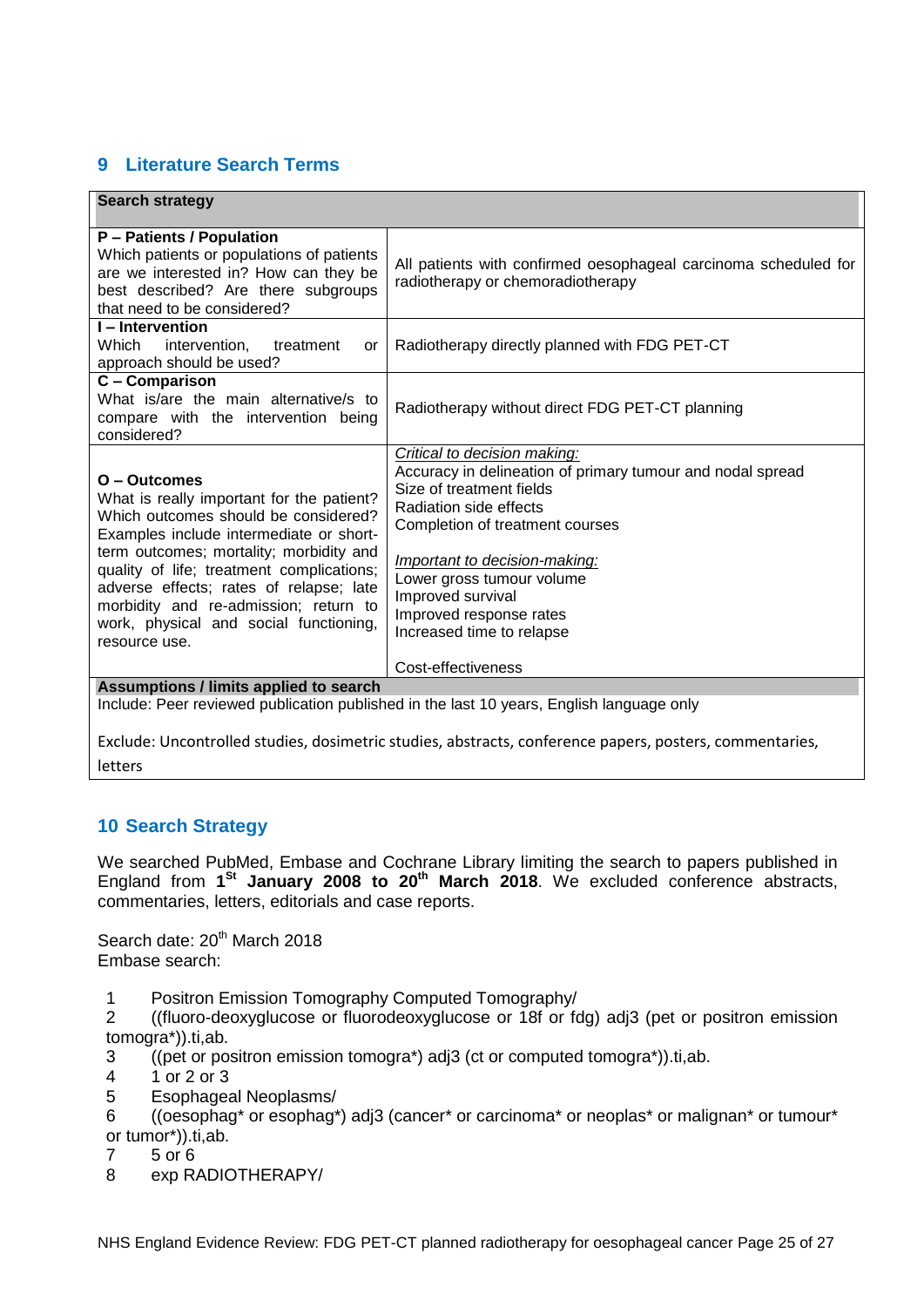9 (radiotherap\* or irradiat\* or radiation therap\* or radiation treatment or chemoradi\* or chemo-radi\*).ti,ab.

- 10 8 or 9
- 11 7 and 10
- 12 Esophageal Neoplasms/rt [Radiotherapy]<br>13 11 or 12
- 13 11 or 12<br>14 4 and 13
- 14 4 and 13<br>15 limit 14 to
- limit 14 to (english language and yr="2008 -Current")

## <span id="page-25-0"></span>**11 Evidence Selection**

- Total number of publications reviewed: 38
- Total number of publications considered potentially relevant: 19
- Total number of publications selected for inclusion in this briefing: 3

### <span id="page-25-1"></span>**12 References**

Cancer Research UK (CRUK). (2018a). Oesophageal cancer. Available from <http://www.cancerresearchuk.org/about-cancer/oesophageal-cancer> (accessed April 2018).

Cancer Research UK (CRUK). (2018b). Oesophageal cancer statistics. Available from [http://www.cancerresearchuk.org/health-professional/cancer-statistics/statistics-by-cancer](http://www.cancerresearchuk.org/health-professional/cancer-statistics/statistics-by-cancer-type/oesophageal-cancer#heading-Zero)[type/oesophageal-cancer#heading-Zero](http://www.cancerresearchuk.org/health-professional/cancer-statistics/statistics-by-cancer-type/oesophageal-cancer#heading-Zero) (accessed April 2018).

Cheung GSM. (2013). Contribution of PET-CT in radiotherapy planning of oesophageal carcinoma: a review. *Radiography* 19: 259-269.

Lertbutsayanukul C. Chiewaratanapong P. Klaikeaw N. Tepmongkol S. Piyavisetpat N. Sriuranpong V. Tharavej C. (2013) Phase I study of integrating PET/CT and dose-escalated intensity modulated radiation therapy using a simultaneous integrated boost technique for thoracic esophageal cancer. *Asian Biomedicine* 7(5): 657-667.

Lu J. Sun XD. Yang X. Tang XY. Qin Q. Zhu HC. Cheng HY. Sun XC. (2016). Impact of PET/CT on radiation treatment in patients with oesophageal cancer: a systematic review. *Critical Reviews in Oncology/ Hematology* 107: 128-137.

Muijs CT. Beukema JC. Pruim J. Mul VE. Groen H. Plukker JT. Langendijk JA. (2010) A systematic review on the role of FDG-PET/CT in tumour delination and radiotherapy planning in patients with esophageal cancer. *Radiotherapy and Oncology* 97: 165-171.

Muijs CT. Beukema JC. Woutersen D. Mul VE. Berveling MJ. Pruim J. van der Jagt EJ. Hospers GAP. Groen H. Plukker JT. Langendijk JA. (2014). Clinical validation of FDG-PET/CT in the radiation treatment planning for patients with oesophageal cancer. *Radiotherapy and Oncology* 113: 188-192.

National Institute for Health and Care Excellence (NICE). (2018). Oesophago-gastric cancer: assessment and management in adults. NICE Guideline NG83.